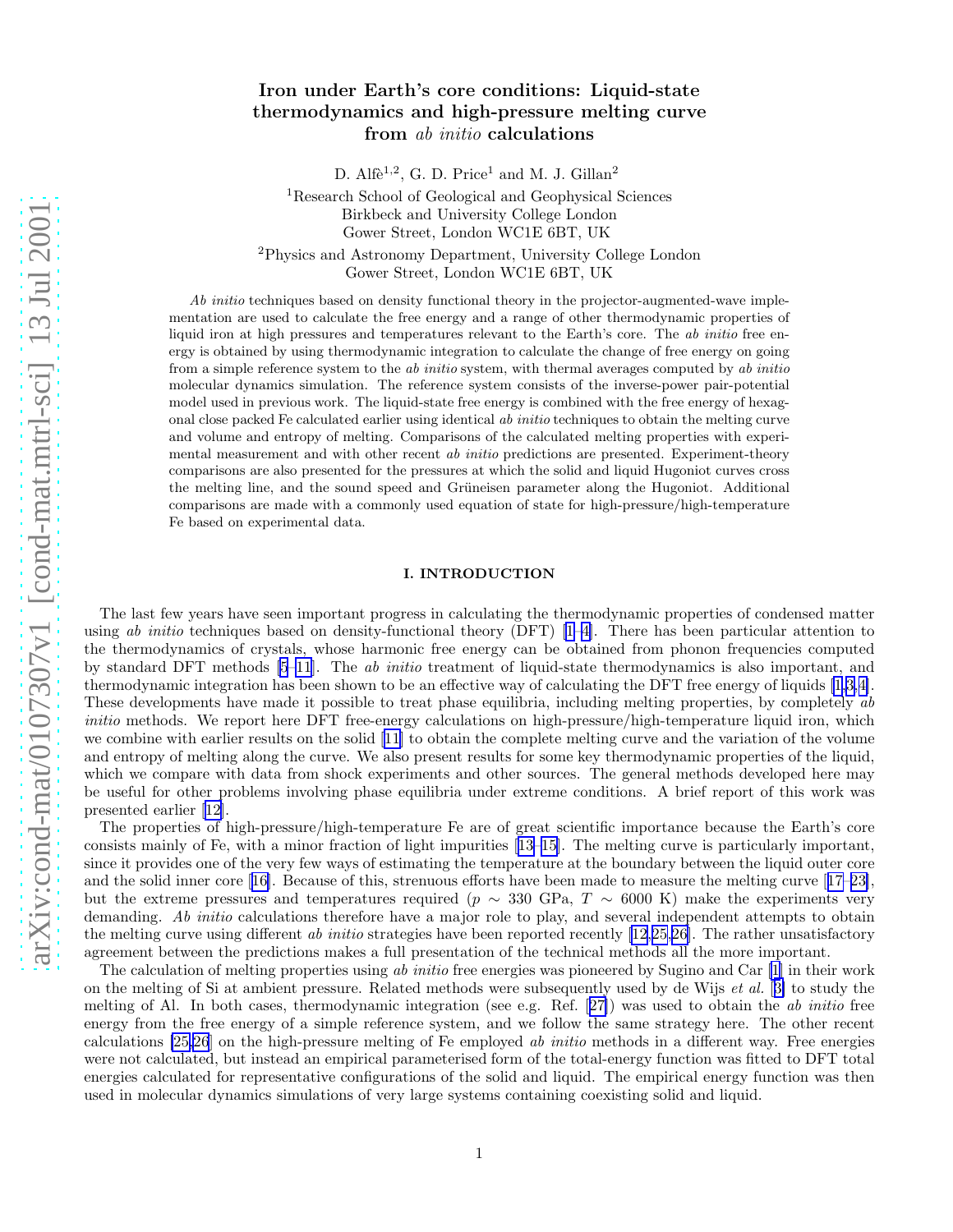<span id="page-1-0"></span>The detailed DFT techniques used in this work are identical to those used in our work on h.c.p. Fe [\[11](#page-10-0)]. In particular, we use the generalised gradient approximation (GGA) for exchange-correlation energy, in the form known as Perdew-Wang 1991 [\[28,29](#page-10-0)], which reproduces very accurately a wide range of experimental properties of solid iron, as noted in more detail elsewhere[[30–33](#page-10-0)]. We also use the projector-augmented-wave (PAW) implementation of DFT[[33–35\]](#page-10-0), which is an all-electron technique similar to other standard implementations such as full-potential augmented plane waves (FLAPW)[[36\]](#page-10-0), as well as being closely related to the ultrasoft pseudopotential method[[37\]](#page-10-0). We have used the VASP code [\[38,39](#page-10-0)], which is exceptionally stable an efficient for metals, with the implementation of an extrapolation of the charge density which increases the efficiency of molecular dynamics simulations by almost a factor of two[[40\]](#page-10-0).

The calculation of melting properties demands very high precision for the free energies of the two phases, as emphasised elsewhere [\[3](#page-10-0),[11\]](#page-10-0). The required precision is set by the value of the entropy of melting, and one finds that in order to calculate the melting temperature to within 100 K the non-cancelling error in the free energies must be reduced to ∼ 10 meV/atom. The use of identical electronic-structure methods in the two phases is clearly necessary; but it is certainly not sufficient, since the detailed free-energy techniques differ in the two phases. In the solid, we relied heavily on harmonic calculations, whereas the liquid-state calculations rely on relating the free energy to that of a reference liquid. It is therefore essential to reduce the statistical-mechanical errors below the tolerance, and we aim to demonstrate that this has been achieved.

In the next Section, we summarise the technical methods, and Sec. 3 then reports our results for the DFT free energy of liquid Fe over a wide range of thermodynamic states. Sec. 4 presents our calculated melting properties, which we compare with experimental results and the predictions of other ab initio calculations. Our free-energy results have been used to compute a variety of other thermodynamic quantities for the liquid, and we compare these in Secs. [V](#page-7-0) and [VI](#page-8-0) with direct shock measurements as well as published extrapolations of other experimental data. In the final Section, we give further discussion and a summary of our conclusions.

## II. TECHNIQUES

The key thermodynamic quantity calculated in this work is the *ab initio* Helmholtz free energy  $F$ , which, with the statistical mechanics of the nuclei treated in the classical limit, is:

$$
F = -k_{\rm B}T\ln\left\{\frac{1}{N!\Lambda^{3N}}\int d\mathbf{R}_1\ldots d\mathbf{R}_N\exp\left[-\beta U_{\rm AI}(\mathbf{R}_1,\ldots\mathbf{R}_N;T_{\rm el})\right]\right\},\tag{1}
$$

where  $\mathbf{R}_i$   $(i = 1, \ldots N)$  are the positions of the N nuclei,  $\Lambda = h/(2\pi Mk_BT)^{1/2}$  is the thermal wavelength, with M the nuclear mass and  $\beta = 1/k_BT$ . The quantity  $U_{\rm AI}({\bf R}_1,\ldots,{\bf R}_N;T_{\rm el})$  is the DFT electronic free energy calculated with the N nuclei fixed at positions  $\mathbf{R}_1, \ldots, \mathbf{R}_N$ . This is given, following the Mermin formulation of finite-temperature DFT [\[41](#page-10-0)], by  $U_{\rm AI} = E - TS$ , where the DFT energy E is the usual sum of kinetic, electron-nucleus, Hartree and exchange-correlation terms, and S is the electronic entropy, given by the independent-electron formula:  $S =$  $-k_{\rm B}T_{\rm el}\sum_i[f_i\ln f_i+(1-f_i)\ln(1-f_i)]$ , with  $f_i$  the thermal (Fermi-Dirac) occupation number of orbital i. In exact DFT, the exchange correlation (free) energy  $E_{\text{xc}}$  has an explicit dependence on  $T_{\text{el}}$  but we assume here that  $E_{\text{exc}}$  has its zero-temperature form. It was shown in Ref. [\[11](#page-10-0)] that quantum corrections to the classical approximation to the free energy are negligible in the high-temperature solid, and the same will be true a fortiori in the liquid.

Our earlier work [\[33](#page-10-0)] should be consulted for technical details of the PAW implementation of DFT that we use. We note here that under Earth's core conditions it is not accurate enough to neglect the response of the 3p electrons, and in principle these should be explicitly included in the valence set along with the  $3d$  and the  $4s$  electrons. However, as shown earlier [\[32,33](#page-10-0)], the computational effort of including 3p electrons explicitly can be avoided with almost no loss of precision by mimicking the effect of the  $3p$  electrons by an effective pair potential. The procedure for constructing this pair potential was described in Ref. [\[33](#page-10-0)]. The pair potential used here is exactly the same as we used in our thermodynamic calculations on the h.c.p. solid, so that a good cancellation of any residual errors is expected. To avoid any possible doubt on this score, we have also done spot checks on the effect of including both 3s and 3p electrons explicitly in the valence set, as reported in Sec. [IV.](#page-5-0) The outermost core radius in our PAW calculations is 1.16 Å. At Earth's core pressures, the atoms in both liquid and solid come closer than the diameter of the ionic cores, which therefore overlap. We will show in Sec. [IV](#page-5-0) that this too has only a very small effect on the free energies.

The present calculations, like those reported earlier on the h.c.p. solid, make use of 'thermodynamic integration'[[27\]](#page-10-0), which is a completely general technique for determining the difference of free energies  $F_1 - F_0$  of two systems whose total-energy functions are  $U_1$  and  $U_0$ . The basic idea is that  $F_1-F_0$  represents the reversible work done on continuously and isothermally switching the energy function from  $U_0$  to  $U_1$ . To do this switching, a continuously variable energy function  $U_{\lambda}$  is defined as: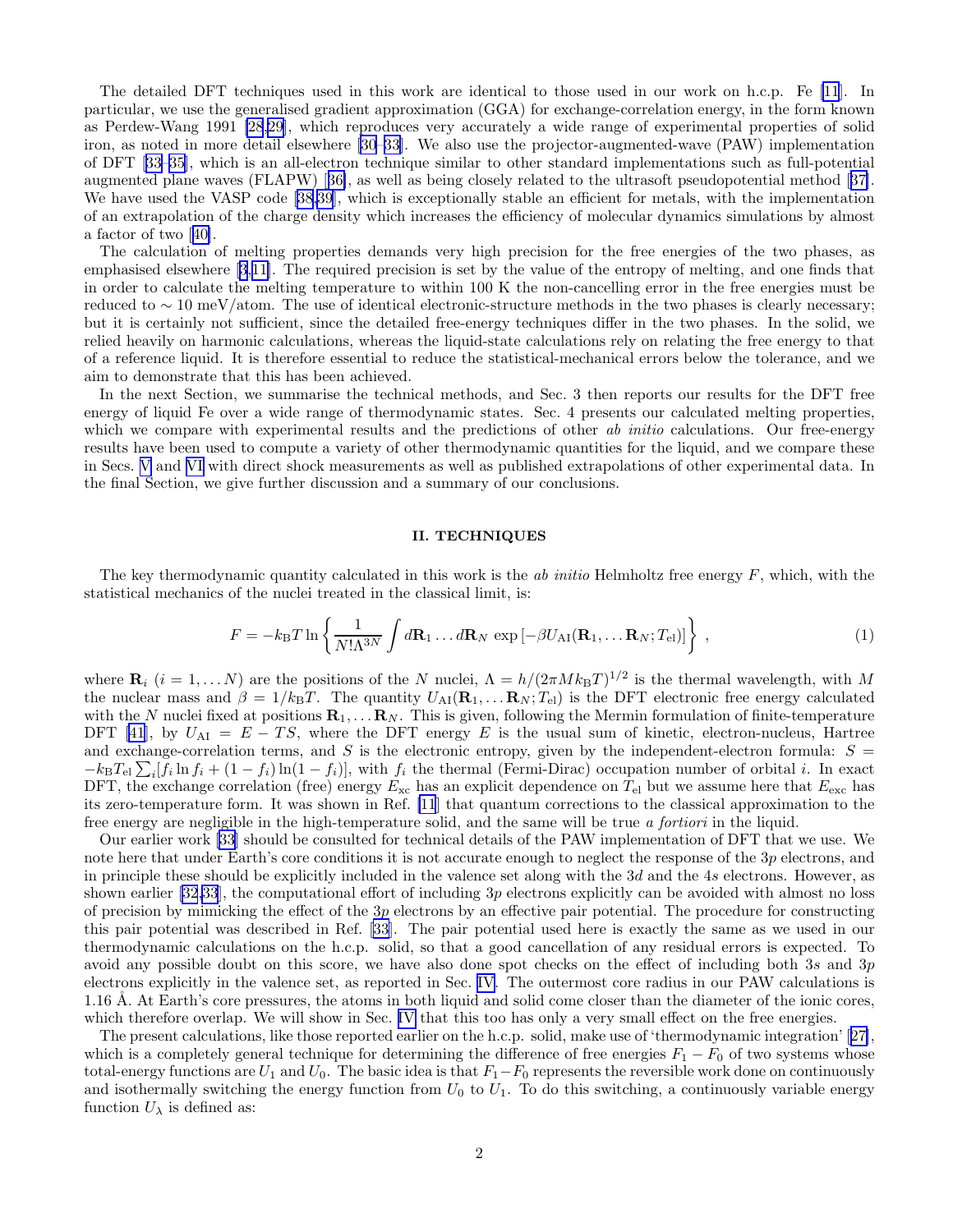$$
U_{\lambda} = (1 - \lambda)U_0 + \lambda U_1 , \qquad (2)
$$

<span id="page-2-0"></span>so that the energy goes from  $U_0$  to  $U_1$  as  $\lambda$  goes from 0 to 1. In classical statistical mechanics, the work done in an infinitesimal change  $d\lambda$  is:

$$
dF = \langle dU_{\lambda}/d\lambda \rangle_{\lambda} d\lambda = \langle U_1 - U_0 \rangle_{\lambda} d\lambda , \qquad (3)
$$

where  $\langle \cdot \rangle_{\lambda}$  represents the thermal average evaluated for the system governed by  $U_{\lambda}$ . It follows that:

$$
F_1 - F_0 = \int_0^1 d\lambda \, \langle U_1 - U_0 \rangle_\lambda \,. \tag{4}
$$

We use this technique to calculate the ab initio free energy  $F_{\rm AI}$  of liquid Fe by identifying  $U_1$  as the ab initio total energy function  $U_{\text{AI}}(\mathbf{R}_1, \dots, \mathbf{R}_N)$  and  $U_0$  as the total energy  $U_{\text{ref}}(\mathbf{R}_1, \dots, \mathbf{R}_N)$  of a simple model reference system, whose free energy  $F_{\text{ref}}$  can be calculated. Then  $F_{\text{AI}}$  is given by:

$$
F_{\rm AI} = F_{\rm ref} + \int_0^1 d\lambda \, \langle U_{\rm AI} - U_{\rm ref} \rangle_\lambda \,. \tag{5}
$$

In practice, we calculate  $\langle U_{\rm AI} - U_{\rm ref} \rangle$  for a suitable set of  $\lambda$  values, and perform the integration numerically. The average  $\langle U_{\rm AI} - U_{\rm ref} \rangle$  is evaluated at each  $\lambda$  using constant-temperature ab initio molecular dynamics, with the time evolution generated by the total-energy function  $U_{\lambda} = (1 - \lambda)U_{\text{ref}} + \lambda U_{\text{AI}}$ .

As explained in more detail elsewhere [\[11](#page-10-0)], the computational effort needed to perform the thermodynamic integration is greatly reduced if the fluctuations of the energy difference  $\Delta U \equiv U_{\rm A1} - U_{\rm ref}$  are small, for two reasons. First, the amount of sampling needed to calculated  $\langle \Delta U \rangle_{\lambda}$  to a given precision is reduced; second, the variation of  $\langle \Delta U \rangle_{\lambda}$ as  $\lambda$  goes from 0 to 1 is reduced. In fact, if the fluctuations  $\delta \Delta U \equiv \Delta U - \langle \Delta U \rangle_{\text{AI}}$  are small enough, one can neglect this variation and approximate  $F_{\rm AI} \simeq F_{\rm ref} + \langle \Delta U \rangle_{\rm AI}$ , with the average taken in the *ab-initio* ensemble. If this is not good enough, the next approximation is readily shown to be:

$$
F_{\rm AI} \simeq F_{\rm ref} + \langle \Delta U \rangle_{\rm AI} + \frac{1}{2k_{\rm B}T} \langle (\delta \Delta U)^2 \rangle_{\rm AI} . \tag{6}
$$

Our task is therefore to search for a model  $U_{\text{ref}}$  for which the fluctuations  $U_{\text{AI}} - U_{\text{ref}}$  are as small as possible.

The problem of mimicking the fluctuations of ab initio energy  $U_{\rm AI}$  in high-p/high-T liquid Fe using a reference systemwas studied in detail in a recent paper [[33\]](#page-10-0). We showed there that a  $U_{\text{ref}}$  consisting of a sum of pair potentials:

$$
U_{\rm ref} = U_{\rm th} + U_{\rm pair} \,,\tag{7}
$$

in which

$$
U_{\text{pair}} = \frac{1}{2} \sum_{i \neq j} \phi(|\mathbf{R}_i - \mathbf{R}_j|), \qquad (8)
$$

can be arranged to mimic the fluctuations of  $U_{\rm AI}$  very precisely, if we choose  $\phi(r)$  to be a repulsive inverse-power potential  $\phi(r) = B/r^{\alpha}$ , with suitable values of B and  $\alpha$ . In this expression for  $U_{\text{ref}}$ , we have included a term  $U_{\text{th}}$  which depends on thermodynamic state, but does not depend on the positions  $\mathbf{R}_i$ . We define this  $U_{\text{th}}$  so as to minimize the mean square value of  $\Delta U$ , which requires the following condition:

$$
\langle \Delta U \rangle_{\text{AI}} \equiv \langle U_{\text{AI}} - U_{\text{pair}} - U_{\text{th}} \rangle_{\text{AI}} = 0. \tag{9}
$$

It might at first seem surprising that such a simple  $U_{\text{ref}}$  can reproduce  $U_{\text{AI}}$  accurately, since it does not explicitly represent the metallic bonding due to partial filling of the  $3d$ -band, which is absorbed into the term  $U_{th}$ . However, the only requirement on  $U_{\text{ref}}$  is that the fluctuations  $\delta \Delta U$  should be small for the given liquid state, and we shall demonstrate below that this is indeed achieved. We comment further on this question in Sec. [VII](#page-8-0).

The free energy of the reference system can be expressed as:

$$
F_{\text{ref}} = U_{\text{th}} + F_{\text{pair}} \,, \tag{10}
$$

where  $F_{\text{pair}}$  is the free energy associated with  $U_{\text{pair}}$ . An important advantage of our chosen form of  $U_{\text{ref}}$  is that  $F_{\text{pair}}$ depends non-trivially only on a single thermodynamic variable, rather than depending separately on temperature T and atomic number density n. Let  $F_{\text{pair}}^x \equiv F_{\text{pair}} - F_{\text{pg}}$  be the excess free energy of the reference system, *i.e.*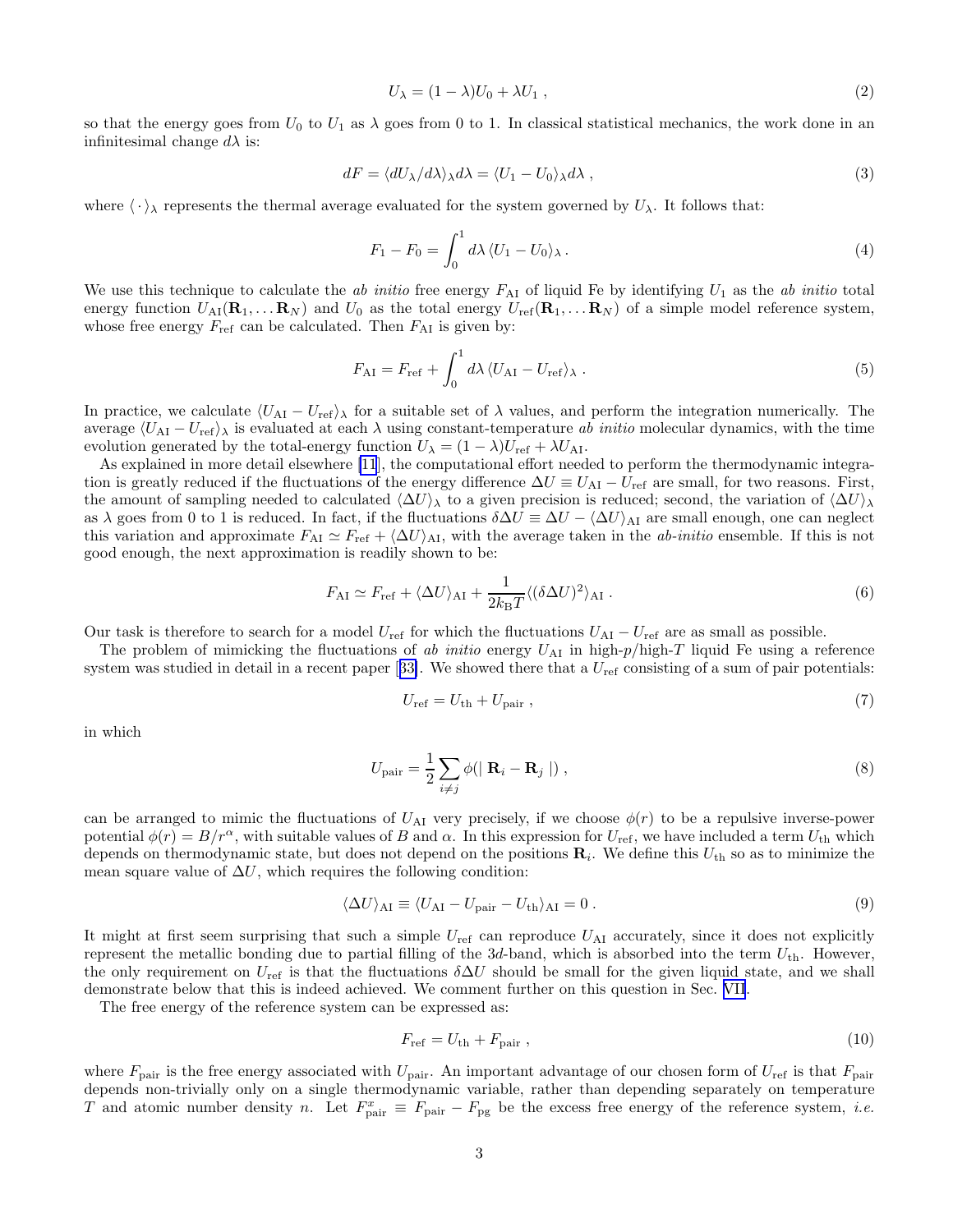<span id="page-3-0"></span>the difference between  $F_{\text{pair}}$  and the free energy  $F_{\text{pg}}$  of the perfect gas at the given T and n. Then the quantity  $f_{\text{pair}}^x \equiv F_{\text{pair}}^x / N k_{\text{B}} T$  depends only on the dimensionless thermodynamic parameter  $\zeta$  defined as:

$$
\zeta = B n^{\alpha/3} / k_{\text{B}} T \,. \tag{11}
$$

This simplifies the representation of  $F_{\text{ref}}$ , since we can write:

$$
F_{\rm ref} = U_{\rm th} + F_{\rm pg} + Nk_{\rm B}T f_{\rm pair}^x(\zeta) \tag{12}
$$

We also expect the representation of  $U_{\text{th}}$  to be simple. Note first that since  $U_{\text{th}}$  is defined so that  $\langle \Delta U \rangle_{\text{AI}} = 0$ , then from Eqn [\(9](#page-2-0)) we must have:

$$
U_{\rm th} = \langle U_{\rm AI} - U_{\rm pair} \rangle_{\rm AI} \tag{13}
$$

Now if the fluctuations of  $U_{\rm AI} - U_{\rm pair}$  are indeed small, then the value of  $\langle U_{\rm AI} - U_{\rm pair} \rangle_{\rm AI}$  should be very close to the value of  $U_{\text{AI}} - U_{\text{pair}}$  evaluated at zero temperature with all atoms on the sites of the perfect h.c.p. lattice having the same density as the liquid. Denoting by  $U_{\rm AI}^0$  and  $U_{\rm pair}^0$  the values of the zero-temperature ab initio and pair-potential energies for the perfect lattice, and defining  $U_{\text{th}}^0 \equiv U_{\text{Al}}^0 - U_{\text{pair}}^0$ , we can then write:

$$
U_{\rm th} = U_{\rm th}^0 + \delta U_{\rm th} \tag{14}
$$

where  $\delta U_{\text{th}}$  will be a small quantity depending weakly on volume and temperature. The accurate computation and representation of  $U_{\rm AI}^0$  were discussed in Ref. [\[11](#page-10-0)], and the accurate computation of  $U_{\rm pair}^0$  is clearly trivial, so that the treatment of  $U_{\text{th}}^0$  is straightforward. The small difference  $\delta U_{\text{th}} \equiv \langle U_{\text{AI}} - U_{\text{pair}} \rangle_{\text{AI}} - U_{\text{th}}^0$  is evaluated from the AIMD simulations described in Sec. [III C.](#page-4-0)

We conclude this Section by summarising our route to the calculation of the *ab initio* free energy  $F_{\rm AI}$  of the liquid. We employ Eqn [\(6](#page-2-0)), ignoring the higher-order fluctuation terms. Recalling that  $\langle \Delta U \rangle_{\rm AI} = 0$ , and combining Eqns (12) and (14), we have:

$$
F_{\rm AI} \simeq F_{\rm ref} + \langle (\delta \Delta U)^2 \rangle_{\rm AI} / 2k_{\rm B}T = U_{\rm th}^4 + \delta U_{\rm th} + F_{\rm pg} + Nk_{\rm B}T f_{\rm pair}^x(\zeta) + \langle (\delta \Delta U)^2 \rangle_{\rm AI} / 2k_{\rm B}T .
$$
\n(15)

We now turn to the calculation of the reduced free energy  $f_{\text{pair}}^x(\zeta)$  of the reference system and the small quantities  $\delta U_{\text{th}}$  and  $\langle (\delta \Delta U)^2 \rangle_{\text{Al}}$ . We shall also give evidence that with our chosen reference model the higher-order fluctuation terms omitted from Eqn (15) are indeed negligible.

#### III. FREE ENERGY OF THE LIQUID

## A. Inverse-power reference system

The PAW calculations used to validate the inverse-power reference system are those reported in Ref. [\[33](#page-10-0)]. They consist of a set of AIMD simulations performed at 16 thermodynamic states covering the temperature range 3000 − 8000 K and the pressure range 60 − 390 GPa. All the simulations were performed on a 67-atom system using Γ-point sampling, with a time step of 1 fs. We stress that such a small system with such limited sampling cannot be expected to yield very precise results for thermodynamic quantities, and our only purpose here is to demonstrate the adequacy of the reference system. At each thermodynamic state, the system was equilibrated using the reference system itself, and AIMD data were then accumulated for a time span of 5 ps.

Weshowed in Ref. [[33\]](#page-10-0) that the inverse-power model, with parameters  $\alpha = 5.86$  and B chosen so that for  $r = 2 \text{ Å}$  the potential  $\phi(r)$  is 1.95 eV, reproduces very closely the ab initio liquid for the state  $T = 4300$  K,  $\rho = 10700$  kg m<sup>-3</sup>. We have studied the strength of the  $\delta \Delta U$  fluctuations for all 16 thermodynamic states, using exactly the same reference model for all states, and we report in Table [I](#page-11-0) the normalized strength of these fluctuations, which we characterize by the quantity  $\sigma \equiv \left[ \langle (\delta \Delta U)^2 \rangle_{\text{AI}} / N \right]^{1/2}$ . Two points should be noted: First,  $\sigma$  is small, since its typical value of 100 meV is markedly smaller than the typical thermal energies  $k_BT$  (258 meV at the lowest temperature of 3000 K). Once  $\sigma$  is as small as this, little is gained by further improvement of the reference system. Second,  $\sigma$  does not vary strongly with thermodynamic state, so that the reference system specified by the values of  $\alpha$  and  $B$  given above can be used for all the thermodynamic states of interest here.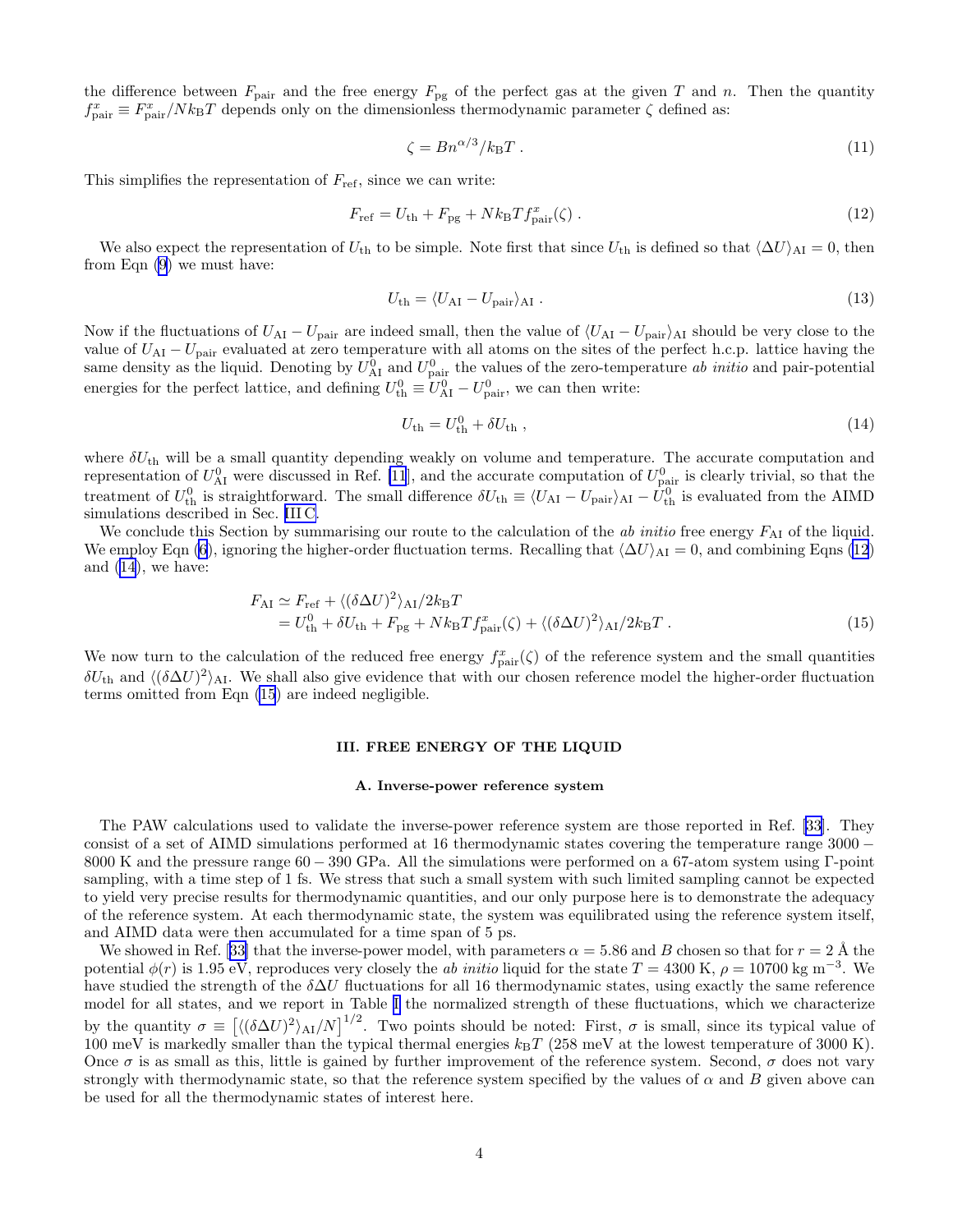#### B. Free energy of reference system

<span id="page-4-0"></span>In order to cover the range of thermodynamic states of liquid Fe that interests us, we need accurate values of the excess free energy of the reference system for  $\zeta$  values going from 2.5 to 5.0. There have been many studies of the thermodynamicproperties of inverse-power systems, including one on the free energy of the liquid  $1/r^6$  system [[42\]](#page-10-0), but since these do not provide what we need we have made our own calculations of  $f_{\text{ref}}^x(\zeta)$  for the  $1/r^{5.86}$  case. Our strategy is to start with standard literature values for the excess free energy of the Lennard-Jones (LJ) liquid (we use the results reported in Ref. [\[43](#page-10-0)]), and to use thermodynamic integration to go from the LJ system to the inverse-power system, so that  $U_0$  and  $U_1$  in Eqns [\(2–3](#page-2-0)) represent the LJ and inverse-power total energies respectively. In doing this, our target was to keep technical errors small enough so that the final free energy  $F_{\text{ref}}$  is correct to better than 5 meV/atom.

We note the following technical points. The calculations were done at a standard volume per atom, usually taken to be 8.67 Å<sup>3</sup>, with the temperature chosen to give the required value of  $\zeta$ . Ewald techniques were used to avoid cutting off the inverse-power potential at any distance – we regarded this as essential, since a cut-off would compromise the scaling properties of the reference system. The classical molecular dynamics simulations used to compute  $\langle U_1 - U_0 \rangle$ were done using the constant-temperature technique, with each atom taken to have a mass of 55.86 a.u., and the time-step set equal to 1 fs. For each thermodynamic state, we are free to choose any convenient values for the LJ parameters  $\epsilon$  and  $\sigma$ . Our criterion for choosing these is that the fluctuations of  $U_1 - U_0$  should be kept reasonably small, but with the proviso that the initial LJ system must be in the liquid state. In many cases, we have checked for consistency by using different  $\epsilon$  and  $\sigma$  values. Since we require  $f_{\text{ref}}^x(\zeta)$  in the thermodynamic limit of infinite system size, we have made careful checks on size effects. Tests on systems containing up to 499 atoms show that size errors in  $f_{\text{ref}}^x(\zeta)$  are less than 1 meV/atom, and this is small enough to ensure that  $F_{\text{ref}}$  has a precision of better than 5 meV. Most of this error arises from the error in the literature values of the LJ free energy. As a further check on our techniques, we have done calculations on the  $1/r^6$  system at selected thermodynamic states, and compared with the free energy results of Laird and Haymet [\[42](#page-10-0)].

We have checked our procedures by repeating most of the calculations using the perfect gas as reference system, so as to be free from possible errors in the free energy of the LJ system. For these calculations we used a different form for  $U_{\lambda}$ , namely

$$
U_{\lambda} = (1 - \lambda^2)U_0 + \lambda^2 U_1 , \qquad (16)
$$

where  $U_1$  is the total energy of the inverse power system and  $U_0 = 0$  is that of the perfect gas. Using this functional form Eq. [\(4\)](#page-2-0) becomes

$$
F_1 - F_0 = \int_0^1 d\lambda \, 2\lambda \langle U_1 - U_0 \rangle_\lambda \,. \tag{17}
$$

The advantage of using this different functional form for  $U_\lambda$  is that the value of the integrand does not need to be computed for  $\lambda = 0$ , where the dynamics of the system is that of the perfect gas. In this case, since there are no forces in the system, there is nothing to prevent the atoms from overlapping, and the potential energy  $U_1$  diverges. Not computing the integrand at  $\lambda = 0$  only partially solves this problem, since for small values of  $\lambda$  the forces on the atoms are small, the atoms can come close together, and the potential energy  $U_1$  fluctuates violently. However, we found that by performing long enough simulations, typically 1 ns, we could calculate the integral with an accuracy of ca. 1 meV/atom. These calculations with the perfect-gas reference system give excess free energies of the inverse power system that are systematically 5 meV/atom lower than those obtained using the LJ reference system. Our belief is that the discrepancy arises from a small systematic error in the free energies given in Ref. [\[43](#page-10-0)].

After all these tests, calculations of  $f_{ref}^x(\zeta)$  were done at a regularly spaced set of  $\zeta$  values at intervals of 0.25, and we found that the results could be fitted to the required precision by the following 3rd-degree polynomial:

$$
f_{\text{ref}}^{x}(\zeta) = \sum_{i=0}^{3} c_{i} \zeta^{i} . \qquad (18)
$$

The values of the coefficients are:  $c_0 = 1.981, c_1 = 5.097, c_2 = 0.1626, c_3 = 0.009733$ .

# C. From reference to full ab initio

To achieve our target precision of 10 meV/atom in the ab initio free energy  $F_{\rm AI}$  of the liquid, two sources of error must be studied: system size effects and electronic k-point sampling. An important point to note is that these errors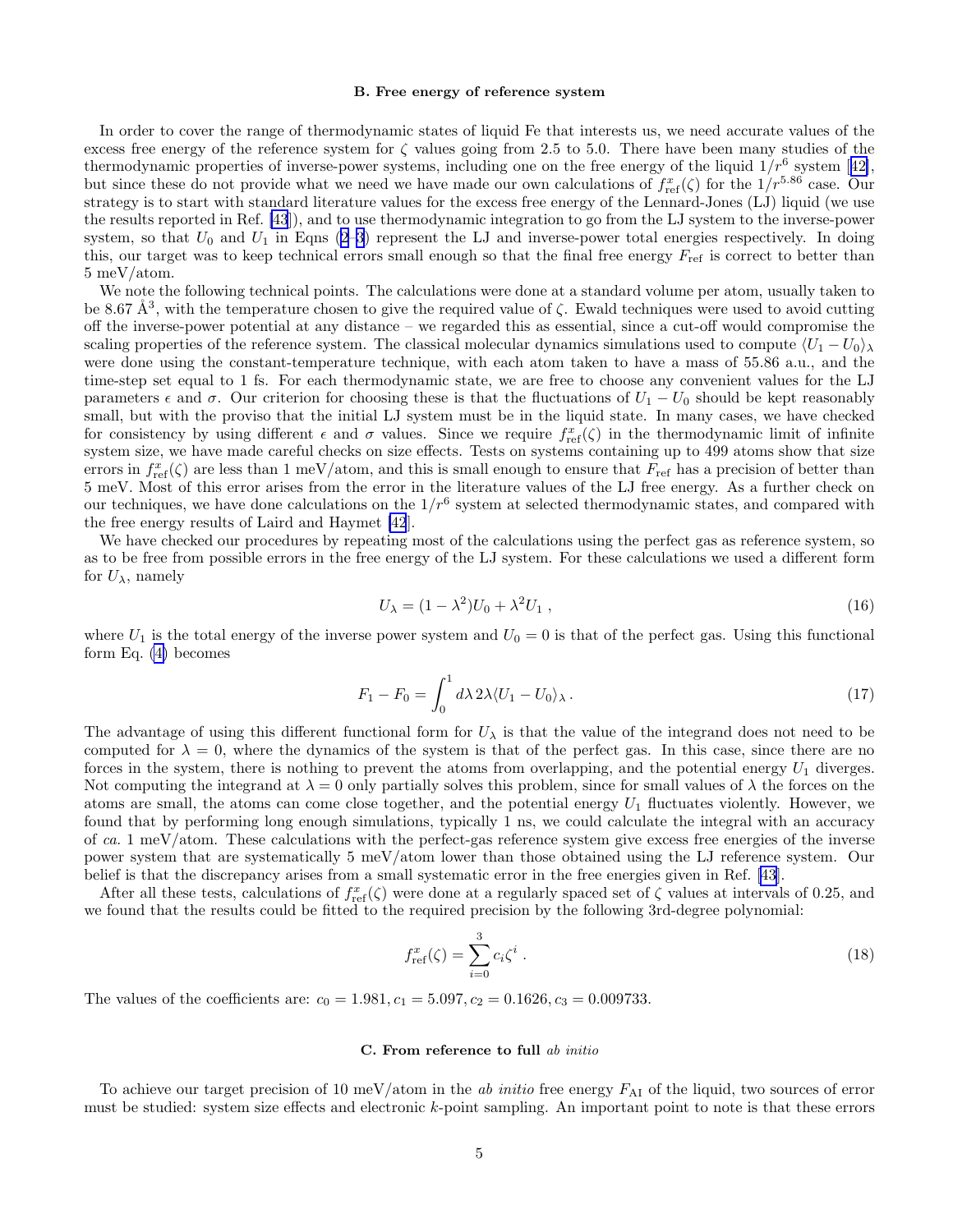<span id="page-5-0"></span>only affect the small terms  $\delta U_{\text{th}}$  and  $\langle (\delta \Delta U)^2 \rangle_{\text{Al}}/2k_{\text{B}}T$  in Eqn [\(15](#page-3-0)), since  $f_{\text{ref}}^x(\zeta)$  refers already to the infinite system, and k-point errors in  $U_{\text{th}}^0$  are negligible. We also study the validity of neglecting the higher-order fluctuation terms in Eqn [\(15](#page-3-0)).

Wefocus first on the quantity  $\delta U_{\text{th}}$  in Eqn ([15\)](#page-3-0). To study size errors in this quantity, we calculated the thermal average  $\langle U_{\rm AI} - U_{\rm pair} \rangle_{\rm AI}$  for a range of system sizes. These test calculations were done on systems of up to 241 atoms at  $V = 8.67 \text{ Å}^3/\text{atom}$  and  $T = 4300 \text{ K}$  using Γ-point sampling. The preparation and equilibration of these systems were done using the inverse-power reference system. Since the latter so closely mimics the ab initio system for the 67-atom cell, it should provide a well equilibrated starting point for ab initio simulation of larger systems. The duration of all the *ab initio* simulations after equilibration was 1 ps. The results of these tests are summarised in Table [II,](#page-11-0) where we report the value of  $\delta U_{\text{th}}$  per atom, i.e. the quantity  $\delta U_{\text{th}}/N \equiv \left[ \langle U_{\text{AI}} - U_{\text{pair}} \rangle_{\text{AI}} - U_{\text{th}}^0 \right] / N$  (see Sec. [II\)](#page-1-0). Since  $U_{\text{th}}^{0}/N$  is independent of the system size, the variation of the reported quantity arises solely from size dependence of  $\langle U_{\rm AI} - U_{\rm pair} \rangle_{\rm AI}/N$ . We see that with ~ 125 atoms  $\delta U_{\rm th}/N$  is converged to better than 5 meV/atom, and that already with 67 atoms the size error is of the order of 10 meV/atom.

We tested for k-point errors in  $\delta U_{\text{th}}$  by performing calculations using both four and 32 Monkhorst-Pack [\[44](#page-10-0)] sampling points. Since explicit AIMD calculations with so many k-points would be extremely expensive, we use the following procedure. From an existing Γ-point simulation we take a set of typically 10 atomic configurations separated by 0.1 ps. The *ab initio* total energies of these configurations calculated with the different k-point samplings are then compared. For sampling with four k-points, we did calculations on systems of up to 241 atoms, but the heavier calculations with 32 k-points were done only on the 67-atom system. The results of these tests for the thermodynamic state  $V = 8.67 \text{ Å}^3/\text{atom}$  and  $T = 4300 \text{ K}$  are also reported in table [II,](#page-11-0) where we see that for the smallest system containing 67 atoms the difference with respect to a calculation with the Γ-point only is  $\sim 9 \text{ meV} / \text{atom}$ , but as the number of atoms in the cell is increased above ∼ 125 the difference becomes negligible. The result for the calculation with 32  $k$ -points is identical to the one with four  $k$ -points and is not reported in the table. We also found that fluctuations of the energy differences between the calculations done with the  $\Gamma$ -point only and those with 4 k-points are extremely small.

Similar, but less extensive, tests of system-size and  $k$ -point errors have also been performed at the state  $V =$ 6.97 Å<sup>3</sup>/atom,  $T = 6000$  K, and we find that the variation of these errors with system size is numerically almost the same as before. The indication is therefore that  $\delta U_{\text{th}}$  can be obtained to a precision of ca. 5 meV/atom from simulations on systems of 125 atoms or more. Unfortunately, it is not practicable yet to do all our AIMD simulations with this system size, and in practice we have computed  $\delta U_{\text{th}}$  from Γ-point simulations on the 67-atom system, and corrected the results by adding 10 meV/atom, which from the present evidence appears to the almost constant error in the Γ-point 67-atom results.

As expected, the numerical values of  $\delta U_{\text{th}}$  are small, and depend weakly on temperature and pressure across the range of thermodynamic states of interest. We find that they can be represented to within ∼ 3 meV/atom by a sum of third-degree polynomials in  $V$  and  $T$ :

$$
\delta U_{\rm th}/N = \sum_{i=0}^{3} (a_i V^i + b_i T^i) \tag{19}
$$

with the following fitting parameters (units of eV, Å and K):  $a_0 = 0.649$ ;  $a_1 = -4.33 \times 10^{-2}$ ;  $a_2 = -4.19 \times 10^{-3}$ ;  $a_3 = 6.48 \times 10^{-5}$ ;  $b_0 = 0.296$ ;  $b_1 = -6.51 \times 10^{-5}$ ;  $b_2 = 7.46 \times 10^{-9}$ ;  $b_3 = -2.07 \times 10^{-13}$ .

To test the validity of neglecting the higher-order fluctuation terms omitted from Eqn [\(15\)](#page-3-0), we have performed full thermodynamic integration for four different thermodynamic states, the first three with  $V = 8.67 \text{ Å}^3/\text{atom}$  and  $T = 4300, 6000$  and 8000 K and the fourth with  $V = 6.97 \text{ Å}^3/\text{atom}$  and  $T = 8000 \text{ K}$ , using the five equally spaced λ values 0, 0.25, 0.5, 0.75 and 1.0. These calculations were done using Γ-point sampling on the system of 67 atoms. We have seen that this system size is not big enough to yield the required precision for  $F_{\rm AI}$ , but it should certainly be enough to test the adequacy of the second-order formula. In Table [III](#page-11-0) we report a comparison between the results obtained from the integral using the five  $\lambda$  values and those from the second order formula, and we see that they are practically indistinguishable. The Table also indicates that the term  $\langle (\delta \Delta U)^2 \rangle_{\rm AI} / 2k_{\rm B}T$  is rather insensitive to thermodynamic state and can be approximated to the required precision by setting it equal to 10 meV/atom. We have used this constant value in evaluating the *ab initio* free energy by Eqn [\(15](#page-3-0)).

## IV. MELTING PROPERTIES

Fromour parameterized formulas for the ab initio Helmholtz free energies  $F(V,T)$  of the h.c.p. solid (Ref. [[11\]](#page-10-0)) and the liquid (present work), we immediately obtain the Gibbs free energies  $G(p,T) \equiv F(V,T) + pV$ , and for each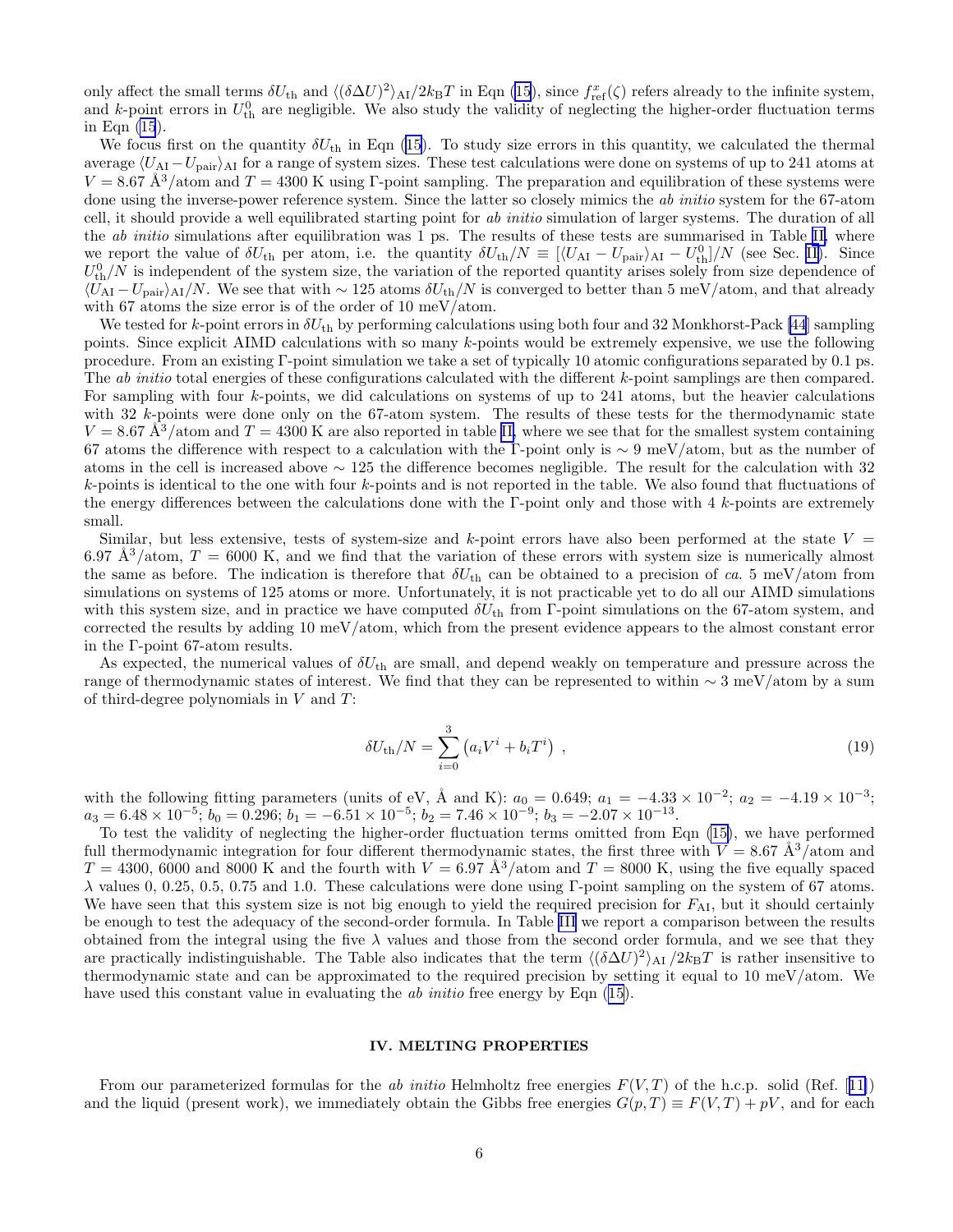pressure the melting temperature  $T_m$  is determined as the T at which the latter free energies are equal for the solid and liquid. The resulting melting curve is reported in Fig. [1](#page-13-0) for pressures from 50 to 350 GPa. On the same plot, we show the *ab initio* melting curve reported very recently by Laio *et al.* [\[25](#page-10-0)]. We also compare with experimental melting curves or points obtained by shock experiments or by static-compression using the diamond anvil cell (DAC). DAC determinations of the melting curve of Fe and other transition metals have been performed by several research groups[[17–20\]](#page-10-0). The early results of Williams et al. [[21\]](#page-10-0) lie considerably above those of other groups, and are now generally discounted. This still leaves a range of ca. 400 K in the experimental  $T<sub>m</sub>$  at 100 GPa. Even allowing for this uncertainty, we acknowledge that our melting curve lies appreciably above the surviving DAC curves, with our  $T<sub>m</sub>$  being above that of Shen *et al.* [[19\]](#page-10-0) by ca. 400 K at 100 GPa. We return to this discrepancy below.

Shock measurements should in principle be able to fix a point on the high-pressure melting curve at the thermodynamic state where melting first occurs on the Hugoniot. However, temperature is notoriously difficult to measure in shock experiments. The temperatures obtained by Yoo *et al.* [[22\]](#page-10-0) using pyrometric techniques are generally regarded as being too high by at least 1000 K. This has been confirmed by our recent ab initio calculations[[11\]](#page-10-0) of Hugoniot temperature for h.c.p. Fe. We therefore disregard their data point on the melting curve. In the shock measurements of Brown and McQueen [\[23](#page-10-0)] and Nguyen and Holmes[[24\]](#page-10-0), no attempt was made to measure temperature, which was estimated using models for the specific heat and Grüneisen parameter; the approximate validity of these models is supported by our ab initio calculations [\[11](#page-10-0)] on h.c.p. Fe. However, the identification of the Hugoniot melting point has been hampered by the possible existence of a solid-solid transition. In their measurements of sound velocity on the Hugoniot, Brown and McQueen [\[23](#page-10-0)] believed that they had observed a solid-solid transition as well as a separate melting transition. The new shock results of Nguyen and Holmes[[24\]](#page-10-0) using improved techniques indicate that there is no solid-solid transition, and we place greater weight on their Hugoniot melting point. We plot in Fig. [1](#page-13-0) the point reported by Brown and McQueen [\[23](#page-10-0)] as lying on the melting curve, though for the reasons just explained, we are cautious about accepting it. We also plot the point obtained from the measurements of Nguyen and Holmes [\[24](#page-10-0)]. The pressure of 221 GPa is taken directly from their measurement of the onset of melting, while the temperature at this point is taken from our calculation of the Hugoniot temperature of the h.c.p. solid at this pressure, as reported in Ref.[[11\]](#page-10-0) (see also following section).

We now consider possible sources of error in our DFT calculations. First, we recall that even with the best available GGA for exchange-correlation energy the low-temperature  $p(V)$  relation for h.c.p. Fe is not in perfect agreement with experiment. This has been shown by a number of independent calculations using all-electron techniques [\[30,31](#page-10-0)] as well as pseudopotential [\[32](#page-10-0)] and PAW[[33,35\]](#page-10-0) techniques, all of which agree closely with each other. Roughly speaking, the pressure is underpredicted by ca. 10 GPa at near-ambient pressures and by ca. 8 GPa in the region of 300 GPa. The pressure error can be thought of as arising from an error in the Helmholtz free energy, so that the true free energy  $F_{\text{true}}$  can be written as  $F_{\text{true}} = F_{\text{GGA}} + \delta F$ , where  $F_{\text{GGA}}$  is our calculated free energy and  $\delta F$  is the correction. If we take the pressure error  $\delta p \equiv -(\partial \delta F/\partial V)_T$  to be linear in the volume, then  $\delta F$  can be represented as  $\delta F = b_1 V + b_2 V^2$ , where  $b_1$  and  $b_2$  are adjustable parameters determined by least-squares fitting to the experimental pressure. If we now neglect the temperature dependence of  $\delta F$ , and simply add  $\delta F(V)$  to the calculated free energies of solid and liquid, this gives a way of gauging our likely errors. We find that this free-energy correction leads to a lowering of the melting curve by ca. 350 K in the region of 50 GPa and by ca. 70 K in the region of 300 GPa.

The second error source we consider is the PAW implementation, and specifically our choice of the division into core and valence states, and the PAW core radii. As mentioned earlier, at Earth's core pressures the 3p electrons, and to a lesser extent the 3s electrons, must be treated as valence states. Moreover, the choice of the maximum PAW core radius may also affect the calculations, because under such high pressures and temperatures the atoms come so close that the cores overlap. These errors may affect the melting curve if they fail to cancel between the liquid and the solid. To check both these possible problems, we have performed trial PAW calculations with the much smaller core radius of 0.85 Å and with both 3s and 3p states in the valence set; with this choice of core radius the overlap of the cores in the liquid and the high temperature solid is almost negligible. We have then used Eq. [\(6](#page-2-0)) to calculate the free energy difference between the systems described with the two PAW approximations, repeating the calculations for both the liquid and the solid. To do that we have drawn two sets of 30 statistically independent configurations from two long simulations performed with the original PAW approximation on the solid and the liquid at  $V = 7.18 \text{ Å}^3/\text{atom}$  and  $T = 6700 \text{ K}$ . As expected, we find a significant shift in the total electronic (free) energies. This shift is almost constant, thus validating the use of Eq. [\(6](#page-2-0)), but the important result is that it is almost the same for the liquid and the solid, the two numbers being  $F_{\text{hard}}^l - F_{\text{soft}}^l = -0.210 \text{ eV/atom}$   $F_{\text{hard}}^s - F_{\text{soft}}^s = -0.204 \text{ eV/atom}$ . Here,  $F_{\text{hard}}^l$  is the free energy calculated with small core and 3s and 3p states in valence, and  $F_{\text{soft}}^l$  the free energy with large core and the 3s and 3p frozen in the core, plus the effective pair-potential; the superscripts s and  $l$  indicate the solid and the liquid respectively. The effect is small, and stabilises the liquid by 6 meV/atom, which has the effect of shifting the melting curve down by  $\sim 60$  K.

As we show in Fig. [1](#page-13-0), if we include both these corrections they bring our low-temperature melting curve into quite respectable agreement with the DAC measurements of Shen *et al.*, while leaving the agreement with the shock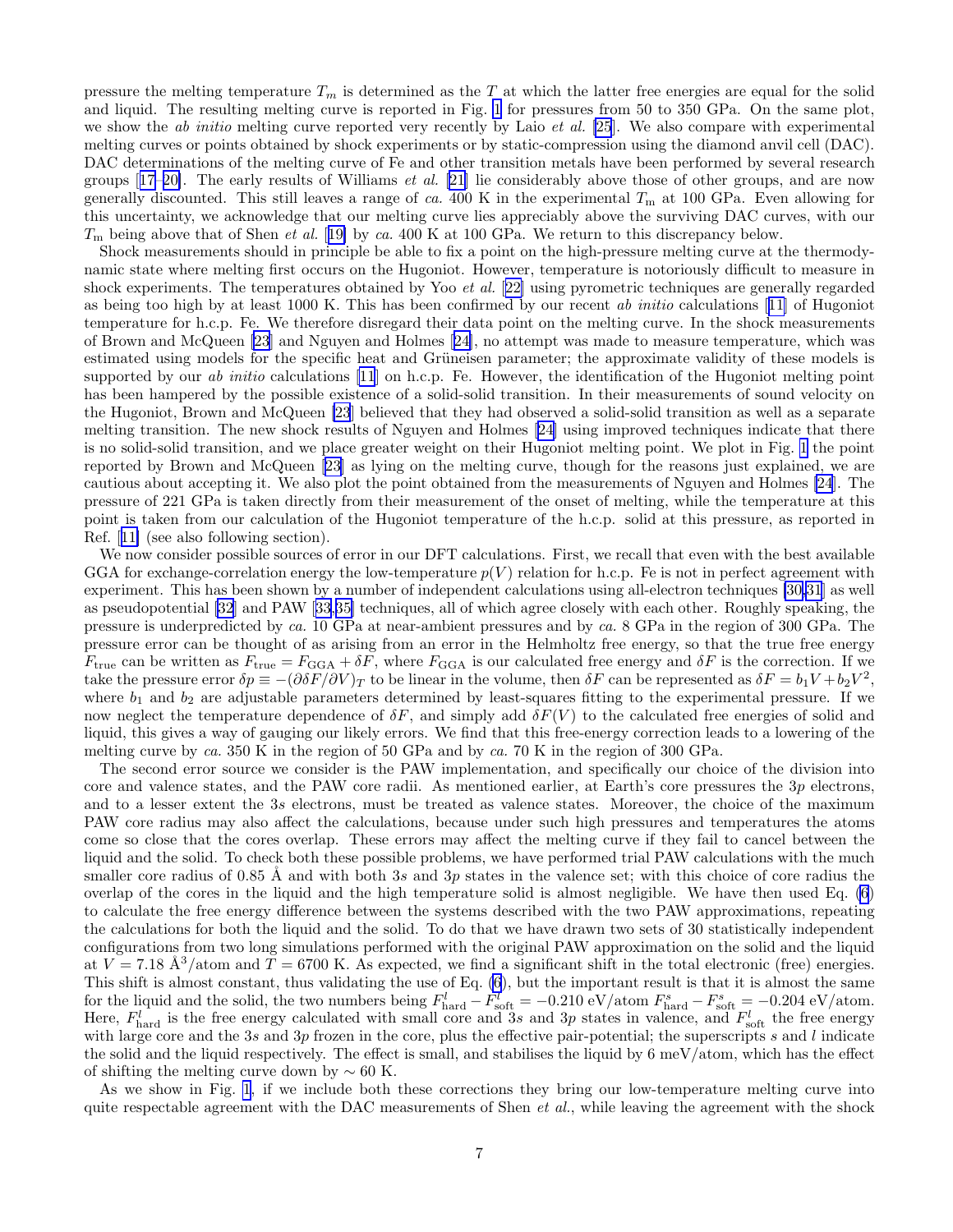<span id="page-7-0"></span>points of Nguyen and Holmes essentially unaffected. There is still a considerable discrepancy with the DAC curve of Boehler [\[17\]](#page-10-0) and the ab initio results of Laio et al. [\[25](#page-10-0)]

We now turn to the changes of volume and entropy on melting. Our calculated volume of melting (volume of liquid minus volume of coexisting h.c.p. solid at each pressure expressed as a percentage of the volume of the solid at that point) is plotted as a function of pressure in Fig. [2.](#page-13-0) We also show the melting volume predicted by the ab initio calculations of Laio *et al.* [[25\]](#page-10-0) at the pressure 330 GPa, and it is encouraging to note that their value of 1.6  $\%$  is quite close to ours. The free-energy correction discussed above makes only a small difference to the calculated volume of melting: at 50 GPa the correction makes the volume of melting increase from 5.0 to 5.8 %, while at 300 GPa it is affected by less than 0.1 %. The most striking feature of our results is the steep decrease of  $\Delta V$  by a factor of about three in the range from 50 to 200 GPa, and its approximate constancy after that.

Our predicted entropy of melting  $\Delta S_m$  (entropy per atom of liquid minus entropy per atom of coexisting solid) is plotted as a function of pressure in Fig. [3](#page-14-0), where we also show the ab initio value of Laio et al. [\[25](#page-10-0)] at 330 GPa. The agreement of our value (1.05  $k_B$ ) with theirs (0.86  $k_B$ ) is reasonably close. The entropy of melting also decreases with increasing p, but more moderately than  $\Delta V/V$ , the decrease between 50 and 200 GPa being only 30 %. We note the relevance to the slope of the melting curve, given by the Clausius-Clapeyron relation:  $dT_m/dp = \Delta V/\Delta S$ . (This relation is satisfied identically by our results, since they are all derived from free energies.) The strong decrease of  $dT_m/dp$  between 50 and 200 GPa and its approximate constancy thereafter is mainly due to the variation of  $\Delta V/V$ .

# V. HUGONIOT PROPERTIES

Since shock experiments are the only direct way of obtaining thermodynamic information for high-p/high-T liquid Fe, it is important to test our predictions against the available shock data. The data that emerge most directly from shock experiments consist of a relation between the pressure  $p<sub>H</sub>$  and the molar volume  $V<sub>H</sub>$  on the so-called Hugoniot line, which is the set of thermodynamic states given by the Rankine-Hugoniot formula[[45](#page-10-0)]:

$$
\frac{1}{2}p_H(V_0 - V_H) = E_H - E_0 , \qquad (20)
$$

where  $E_{\rm H}$  is the molar internal energy behind the shock front, and  $E_0$  and  $V_0$  are the molar internal energy and volume in the zero-pressure state ahead of the front. The pressure-volume and temperature-pressure relations on the Hugoniot are straightforwardly obtained from our ab initio calculations: for a given  $V_H$ , one seeks the temperature  $T_H$  at which the Rankine-Hugoniot relation is satisfied, and from this one obtains  $p_H$  (and, if required,  $E_H$ ). In experiments on Fe,  $V_0$  and  $E_0$  refer to the zero-pressure b.c.c. crystal. We obtain  $E_0$  directly from GGA calculations that we performed on the ferromagnetic b.c.c. crystal, as described earlier[[11\]](#page-10-0), but we use the experimental value of  $V_0$ . The slight shift produced by using instead the theoretical value of  $V_0$  was noted earlier [\[11](#page-10-0)]. Melting in shock experiments is usually detected by monitoring the sound velocity [\[22,23](#page-10-0)], which shows marked discontinuities of slope along the Hugoniot. In a simple melting transition, there are discontinuities at two characteristic pressures  $p_s$  and  $p_l$ , which are the points where the solid and liquid Hugoniots meet the melting curve. Below  $p_s$ , the material behind the shock front is entirely solid, while above  $p_l$  it is entirely liquid; between  $p_s$  and  $p_l$ , the material is a two-phase mixture.

We present in Fig. [4](#page-14-0) our calculated  $T_H(p_H)$  Hugoniot curve for the liquid, together with our curve for the solid reportedearlier [[11\]](#page-10-0) and our ab initio melting curve. Without the free energy correction  $\delta F$  of Sec. [IV](#page-5-0), we find  $p_s = 229$  and  $p_l = 285$  GPa. The very recent shock data of Nguyen and Holmes [\[24](#page-10-0)] give values of 221 and 260 GPa respectively, so that our  $p_s$  value is very close to theirs, and our  $p_l$  value is also not very different.

If the correction  $\delta F$  is included in calculating the melting curve, then for consistency it must be included also in the solid and liquid Hugoniots. It is straightforward to obtain the corrected  $p_H$  and  $E_H$  as a function of  $V_H$  for the two phases. But in the Rankine-Hugoniot equation we also need  $E_0$  for the b.c.c. crystal, and this will be subject to a correction similar to  $\delta F$ , but of unknown size. To supply the missing information, we add to the ab initio energy of b.c.c. Fe a correction term  $\delta F_{\text{bcc}}$ , which we represent as  $c_1 + c_2V$ . The constants  $c_1$  and  $c_2$  are fixed by requiring that the equilibrium volume of the b.c.c. crystal and the low-temperature transition pressure between the b.c.c. and h.c.p. phases be correctly given. The resulting 'corrected'  $T_H(p_H)$  Hugoniots of the solid and liquid are reported in Fig. [4.](#page-14-0) The shifts in the curves are of about the same size as those discussed earlier[[11\]](#page-10-0) for the solid when we replaced the calculated b.c.c. volume  $V_0$  in the Rankine-Hugoniot equation by its experimental value, and are an indication of the inherent uncertainty due to DFT errors. The corrected values  $p_s = 243$ ,  $p_l = 298$  GPa are now in somewhat poorer agreement with the experimental values. This is a rather sensitive test of DFT errors, since the shallow angle at which the Hugoniot curves cross the melting line amplifies the effect of the errors.

We now turn to our liquid-state results for  $p_H(V_H)$  compared with the shock data of Brown and McQueen [\[23](#page-10-0)] (Fig. [5\)](#page-15-0), including for completeness our results for the solid reported earlier[[11\]](#page-10-0). We report results both with and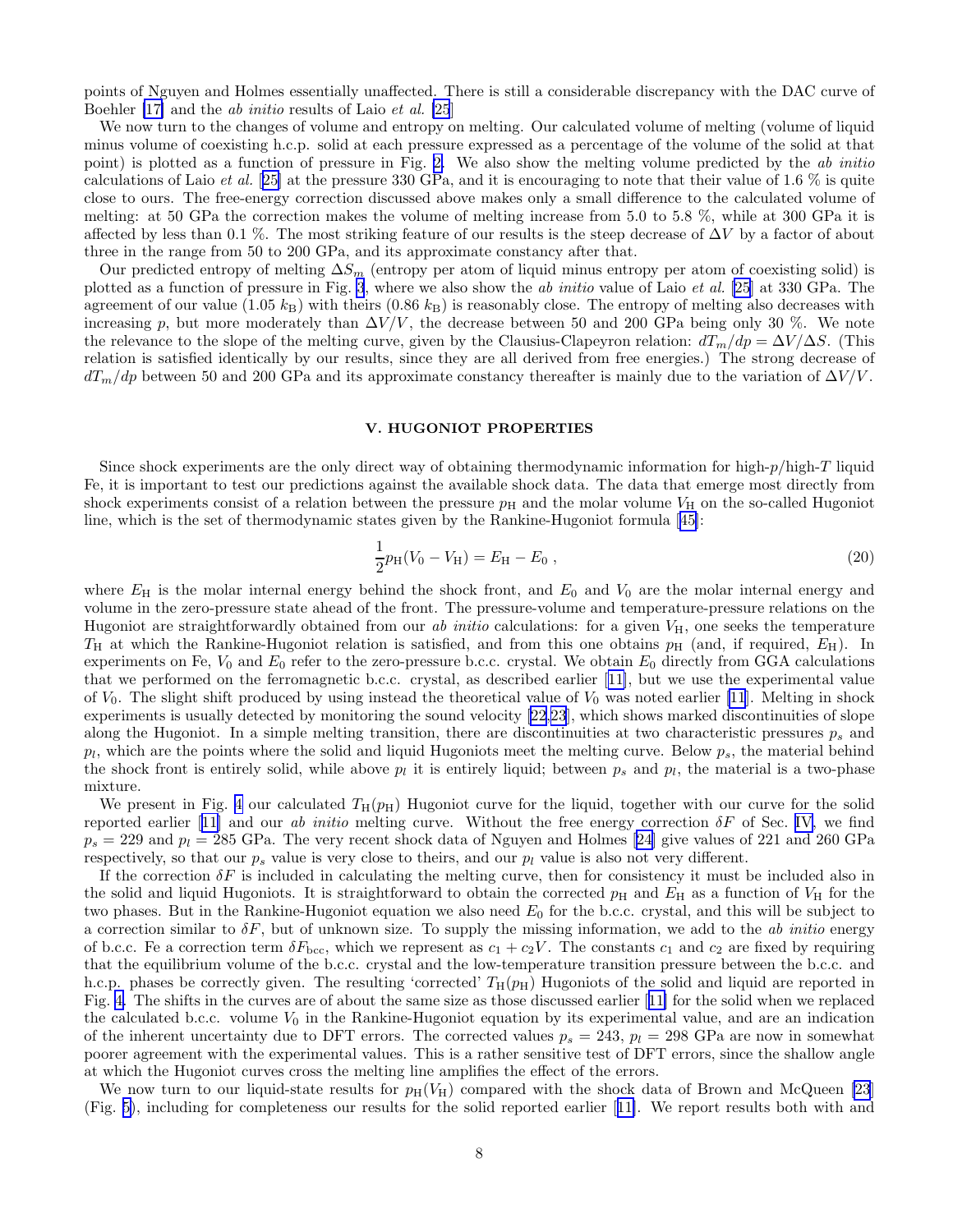<span id="page-8-0"></span>without the free energy correction  $\delta F$ , using the experimental b.c.c. volume  $V_0$  in the Rankine-Hugoniot equation in both cases. We mark on the Figure the volumes above which the shocked material is entirely solid and below which it is entirely liquid. Above the upper volume, we report our calculated h.c.p. Hugoniots, and below the lower volume the liquid Hugoniots. In the interval between them, we linearly mix the two. We note that the  $\delta F$  correction makes little difference to the liquid Hugoniot, which lies above the experimental values by ca. 3 %.

Shock experiments on Fe have given values for the adiabatic sound speed  $v_S = (K_S/\rho)^{1/2}$  of the liquid, with  $K_S$  the adiabatic bulk modulus and  $\rho$  the mass density. Fig. [6](#page-15-0) shows our ab initio values for  $v_S$  of the liquid as a function of pressure on the Hugoniot, both with and without the  $\delta F$  correction, compared with the shock data of Refs. [\[23](#page-10-0)]. Up to the pressure of ∼ 260 GPa, the experimental points refer to the solid or the two-phase region, so it is in the liquid region above this pressure that the comparison is significant. In that region, our agreement with the experimental data is close, the discrepancies being  $\sim 2$  and  $\lt 1\%$  for our uncorrected and corrected v<sub>S</sub> values respectively.

We conclude this Section by reporting results for the Grüneisen parameter  $\gamma$  on the liquid Hugoniot. This parameter is defined as  $\gamma \equiv V(\partial p/\partial E)_V = \alpha K_T V_m/C_v$ , with  $\alpha$  the volume expansion coefficient,  $K_T$  the isothermal bulk modulus,  $C_v$  the constant-volume molar specific heat, and  $V_m$  the molar volume. Assumptions or estimates of its values have played a key role in constructing parameterised equations of state for Fe. Our calculated  $\gamma$  on the liquid Hugoniot is almost exactly constant, varying in the narrow range from 1.51 to 1.52 as p goes from 280 to 340 GPa.

# VI. THERMODYNAMICS OF THE LIQUID

Although directly measured data on high-p/high-T liquid Fe all come from shock experiments, attempts have been made to combine these data with measurements at lower  $p$  and  $T$  using parameterised models for quantities such as  $K_S$ , $\gamma$  and  $C_v$  to estimate thermodynamic properties away from the Hugoniot curve [[46\]](#page-10-0). These attempts have been crucial in trying to understand how the properties of the Earth's liquid core deviate from those of pure liquid Fe. We present here a brief comparison with these experimentally based extrapolations for the two quantities that determine the seismic properties of the outer core: the density  $\rho$  and the adiabatic bulk modulus  $K_S$ .

Since the outer core is in a state of turbulent convection, the variation of its thermodynamic properties with depth is expected to follow an adiabat. We therefore present our comparisons on adiabats specified by their temperature  $T_{\text{ICB}}$  at  $p = 330$  GPa, which is the pressure at the inner-core/outer-core boundary (ICB) [\[47](#page-10-0)]. We choose the two temperatures  $T_{\text{ICB}} = 5000$  and 7000 K, because the results of Sec. [IV](#page-5-0) indicate that the melting temperature at the ICB pressure lies between these limits. Our comparisons (Tables [IV](#page-12-0) and [V](#page-12-0)) show that the uncorrected ab initio density is very close (within a few tenths of a percent) to the extrapolated experimental data at  $p = 150$  GPa, and in slightly poorer agreement (within  $\sim 1.5 \%$ ) at  $p = 350$  GPa. As expected, the free-energy correction lowers the predicted density, resulting in larger discrepancies with experiment of 1.5 % and 2.5 % at  $p = 150$  and 350 GPa respectively. Our uncorrected ab initio  $K_S$  values also agree more closely with the experimental data, being typically within 2 %, while the corrected predictions disagree with the data by up to 8 %. However, given the closer agreement between ab initio and experiment on the Hugoniot (Sec. [V](#page-7-0)), it is possible that some of the disagreements may be due to deficiencies in the experimental extrapolation.

## VII. DISCUSSION AND CONCLUSIONS

In assessing the reliability of our results, we consider three sources of error: first, the uncontrolled DFT errors inherent in the GGA for exchange and correlation energy; second, the controllable errors in the detailed electronicstructure implementation of GGA, and specifically in the use of PAW to calculate the total ab initio (free) energy  $U_{\text{AI}}(\mathbf{R}_1, \ldots, \mathbf{R}_N; T_{\text{el}})$  for each set of atomic positions  $\mathbf{R}_1, \ldots, \mathbf{R}_N$ ; third, the statistical-mechanical errors, including system-size effects. We have endeavoured to reduce errors of the third kind below 10 meV/atom for the liquid. In ourearlier free-energy calculations on the h.c.p. solid [[11](#page-10-0)], the corresponding error was estimated as  $\sim 15 \text{ meV}$ /atom. Taking these errors together, and recalling that the resulting error in melting temperature  $T_m$  is roughly the combined free-energy error divided by Boltzmann's constant, we find an expected  $T_m$  error of ca.  $\pm 300$  K. We have also attempted to control errors of the second kind by changing the division between core and valence states and by reducing the core radius. These tests suggest that the associated error in  $T_m$  is probably no more than ca.  $\pm 100$  K. The inherent DFT errors are more difficult to quantify, but we have demonstrated that the known discrepancies in the low-temperature  $p(V)$  relation for h.c.p. Fe almost certainly lead to an overestimate of  $T_m$  by ca. 350 K at 50 GPa and ca. 70 K at 300 GPa, and we have corrected for this. We have also seen the significant shifts in the Hugoniot curves resulting from DFT errors. We believe the remaining uncertainty in  $T_m$  from this source could be as much as 300 K.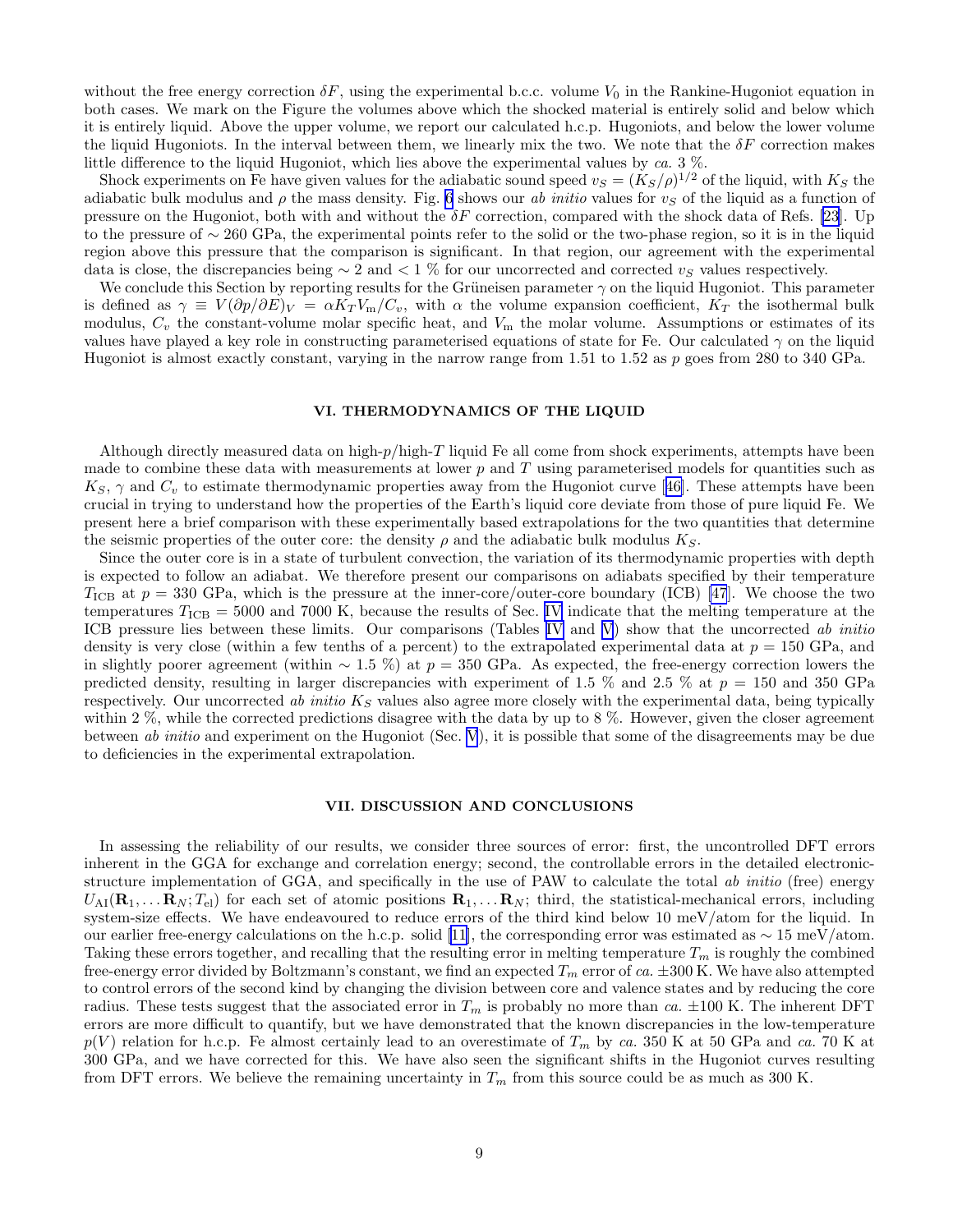Our attempts to correct for DFT errors give a melting curve which is in quite good agreement with the recent measurements of Shen *et al.* [[19](#page-10-0)], and with estimates based on shock data [\[23](#page-10-0)]; the methods used to estimate temperature in the shock experiments are also supported by our ab initio results for Grüneisen parameter  $\gamma$  and specific heat  $C_v$  [\[11](#page-10-0)]. Our melting curve is still above the experimental data of Boehler [\[17\]](#page-10-0) by ~ 800 K in the pressure region up to ca. 100 GPa. We cannot rule out the possibility that some of this discrepancy is due to our DFT errors. Our substantial disagreement with the *ab initio* melting curve of Laio *et al.* [[25\]](#page-10-0) must be due to other reasons. We are currently working with authors of Ref.[[25\]](#page-10-0) to discover the cause of the disagreement, and we hope to report on this in the future.

A key part of our strategy for eliminating system-size errors in the calculated free energies is the use of an empirical reference model which accurately reproduces the fluctuations of total energy. At first sight, the use of a reference model based on a purely repulsive pair potential might seem surprising, since it does not explicitly include a description of metallic bonding. An empirical reference model (there called an 'optimised potential model') is also used in the work of Laio *et al.* [\[25](#page-10-0)], though they use it in a different way from us. Their optimised potential model is a form of the 'embedded atom model' (EAM) [\[48–50](#page-10-0)], which explicitly includes metallic bonding. As described in our earlier work [\[11](#page-10-0)], we have investigated the consequences of using the EAM as a reference model. We showed there that for present purposes fluctuations of the bonding energy are negligible, and that under these circumstances the EAM is almost exactly equivalent to a model based on repulsive pair potentials. We also showed that there is no numerical advantage in using the EAM as reference model for the calculation of free energies. The use of different reference models per se therefore appears to have nothing to do with the current disagreement between ab initio melting curves.

The agreement of our *ab initio* results with the limited data from shock experiments on the liquid is reasonably satisfactory. In particular, our predicted Hugoniot relation  $p_H(V_H)$  is almost as good as we found earlier for the solid. The adiabatic sound velocity of the liquid is also predicted to within  $1-3$  %, the discrepancy depending on whether or not we attempt to correct for DFT errors. The good agreement for the Grüneisen parameter  $\gamma$  is also encouraging. Our results for the h.c.p. solid [\[11](#page-10-0)] indicated that  $\gamma$  varies little with pressure or temperature for  $100 < p < 300$  GPa and  $4000 < T < 6000$  K, and has a value of ca. 1.5. Our present results indicate that the same is true of the liquid.

The *ab initio* free-energy techniques outlined here could clearly be adapted to a wide range of other problems, so that melting curves could be calculated for many materials, including those of geological interest, like silicates. We have recently completed *ab initio* calculations of the melting curve of aluminium up to pressures of 150 GPa, which are in excellent agreement with static-compression and shock data, as will be reported elsewhere [\[51](#page-10-0)].

In conclusion, we have shown how ab initio free-energy calculations based on thermodynamic integration can be used to obtain the melting curve and the volume and entropy of melting of a material over a wide pressure range. We have emphasised that the key requirement on the reference system used in thermodynamic integration is that it faithfully mimics the fluctuations of ab initio energy in thermal equilibrium. Our ab initio melting curve of Fe over the pressure range 50 − 350 GPa agrees fairly well with experimental data obtained from both static-compression and shock techniques, but significant discrepancies remain to be resolved. Our ab initio predictions for quantities obtained directly from shock experiments, including the Grüneisen parameter of the liquid, agree closely with the measured data in most cases.

# ACKNOWLEDGMENTS

The work of DA was supported by NERC Grant GST/02/1454 to G. D. Price and M. J. Gillan, and by a Royal Society University Research Fellowship. We thank NERC and EPSRC for allocations of time on the Cray T3E machines at Edinburgh Parallel Computer Centre and Manchester CSAR service, these allocations being provided by the Minerals Physics Consortium (GST/02/1002) and U.K. Car-Parrinello Consortium (GR/M01753). Calculations were also performed at the UCL HiPerSPACE Centre funded by the Joint Research Equipment Initiative. We thank Dr. G. Kresse for technical assistance with the PAW calculations.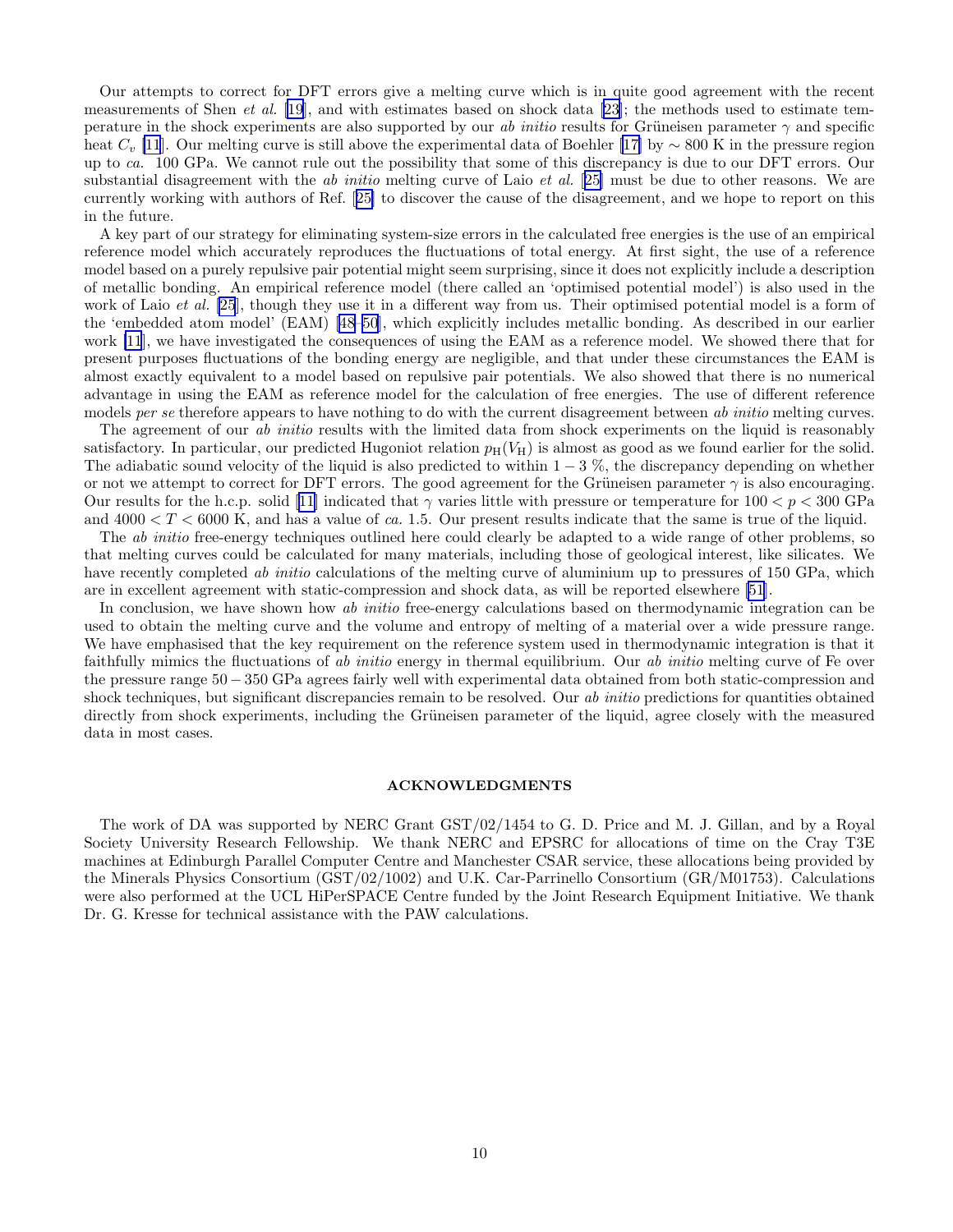- <span id="page-10-0"></span>[1] O. Sugino and R. Car, Phys. Rev. Lett. 74, 1823 (1995).
- [2] E. Smargiassi, P. A. Madden, Phys Rev B 51, 117 (1995).
- [3] G. A. de Wijs, G. Kresse and M. J. Gillan, Phys. Rev. B 57, 8223 (1998).
- [4] D. Alfè, G. A. de Wijs, G. Kresse and M. J. Gillan, Int. J. Quant. Chem., **77**, 871 (2000).
- [5] B. B. Karki, R. M. Wentzcovitch, S. de Gironcoli, S. Baroni, Phys. Rev. B, 62, 14750 (2000).
- [6] A. I. Lichtenstein, R. O. Jones, S. de Gironcoli, S. Baroni, Phys. Rev. B 62, 11487 (2000).
- [7] J. J. Xie, S. P. Chen, J. S. Tse, S. de Gironcoli, S. Baroni, Phys. Rev. B, 60, 9444 (1999).
- [8] J. J. Xie, S. de Gironcoli, S. Baroni, M. Scheffler, Phys. Rev. B, 59, 965 (1999).
- [9] M. Lazzeri, S. de Gironcoli, Phys. Rev. Lett., 81, 2096 (1998).
- [10] P. Pavone, S. de Gironcoli, S. Baroni, Phys. Rev. B, 57, 10421 (1998).
- [11] D. Alfè, G. D. Price, M. J. Gillan, Phys. Rev. B, 64, 045123 (2001).
- [12] D. Alfè, M. J. Gillan and G. D. Price, Nature, 401, 462 (1999).
- [13] F. Birch, J. Geophys. Res., 69, 4377 (1964).
- [14] A. E. Ringwood, Geochem. J., **11**, 111 (1977).
- [15] J.-P. Poirier, Phys. Earth Planet. Inter. 85, 319 (1994).
- [16] For a brief review of experiments on the melting curve of Fe, see e.g. O. L. Anderson and A. Duba, J. Geophys. Res. Sol. Earth, 102, 22659 (1997).
- [17] R. Boehler, Nature 363, 534 (1993).
- [18] S. K. Saxena, G. Shen, and P. Lazor, Science, 264, 405 (1994).
- [19] G. Shen, H. Mao, R. J. Hemley, T. S. Duffy and M. L. Rivers, Geophys. Res. Lett. 25, 373 (1998).
- [20] D. Errandonea, B. Schwager, R. Ditz, C. Gessmann, R. Boehler, M. Ross, Phys. Rev. B 63, 132104 (2001).
- [21] Q. Williams, R. Jeanloz, J. D. Bass, B. Svendesen, T. J. Ahrens, Science 286, 181 (1987).
- [22] C. S. Yoo, N. C. Holmes, M. Ross, D. J. Webb and C. Pike, Phys. Rev. Lett. 70, 3931 (1993).
- [23] J. M. Brown and R. G. McQueen, J. Geophys. Res. 91, 7485 (1986).
- [24] J. H. Nguyen and N. C. Holmes, unpublished.
- [25] A. Laio, S. Bernard, G. L. Chiarotti, S. Scandolo and E. Tosatti, Science 287, 1027 (2000).
- [26] A. B. Belonoshko, R. Ahuja, and B. Johansson, Phys. Rev. Lett. 84, 3638 (2000).
- [27] D. Frenkel and B. Smit, Understanding Molecular Simulation, Academic Press, San Diego (1996).
- [28] Y. Wang and J. Perdew, Phys. Rev. B 44, 13298 (1991).
- [29] J. P. Perdew, J. A. Chevary, S. H. Vosko, K. A. Jackson, M. R. Pederson, D. J. Singh and C. Fiolhais, Phys. Rev. B 46, 6671 (1992).
- [30] L. Stixrude, R. E. Cohen and D. J. Singh, Phys. Rev. B 50, 6442 (1994).
- [31] P. Söderlind, J. A. Moriarty and J. M. Willis, Phys. Rev. B 53, 14063 (1996).
- [32] L. Vočadlo, G. A. de Wijs, G. Kresse, M. J. Gillan and G. D. Price, Faraday Disc. 106, 205 (1997).
- [33] D. Alfè, G. Kresse and M. J. Gillan, Phys. Rev. B, 61, 132 (2000).
- [34] P. E. Blöchl, Phys. Rev. B 50, 17953 (1994).
- [35] G. Kresse and D. Joubert, Phys. Rev. B 59, 1758 (1999).
- [36] S. H. Wei and H. Krakauer, Phys. Rev. Lett., **55**, 1200 (1985).
- [37] D. Vanderbilt, Phys. Rev. B 41, 7892 (1990).
- [38] G. Kresse and J. Furthmüller, Phys. Rev. B 54, 11169 (1996).
- [39] G. Kresse and J. Furthmüller, Comput. Mater. Sci. 6, 15 (1996).
- [40] D. Alfè, Comp. Phys. Commun., **118**, 31 (1999).
- [41] N. D. Mermin, Phys. Rev. **137**, A1441 (1965).
- [42] B. B. Laird and A. D. J. Haymet, Mol. Phys., 75, 71 (1992).
- [43] K. Johnson, J. A. Zollweg, and E. Gubbins, Mol. Phy. 78, 591 (1993).
- [44] H. J. Monkhorst and J. D. Pack, Phys. Rev. B 13, 5188 (1976).
- [45] J.-P. Poirier, *Introduction to the Physics of the Earth's Interior*, Cambridge University Press, Cambridge (1991), ch. 4.
- [46] W. W. Anderson and A. T. J. Ahrens, J. Geophys. Res. 99, 4273 (1994).
- [47] A. M. Dziewonski and D. L. Anderson, Phys. Earth Planet. Inter. 25, 297 (1981).
- [48] M. S. Daw, S. M. Foiles, and M. I. Baskes, Mat. Sci. Rep., 9, 251 (1993).
- [49] M. I. Baskes, Phys. Rev. B, 46, 2727 (1992).
- [50] A. B. Belonoshko, and R. Ahuja, Phys. Earth Planet. Inter., 102, 171 (1997).
- [51] L. Vočadlo and D. Alfè, unpublished.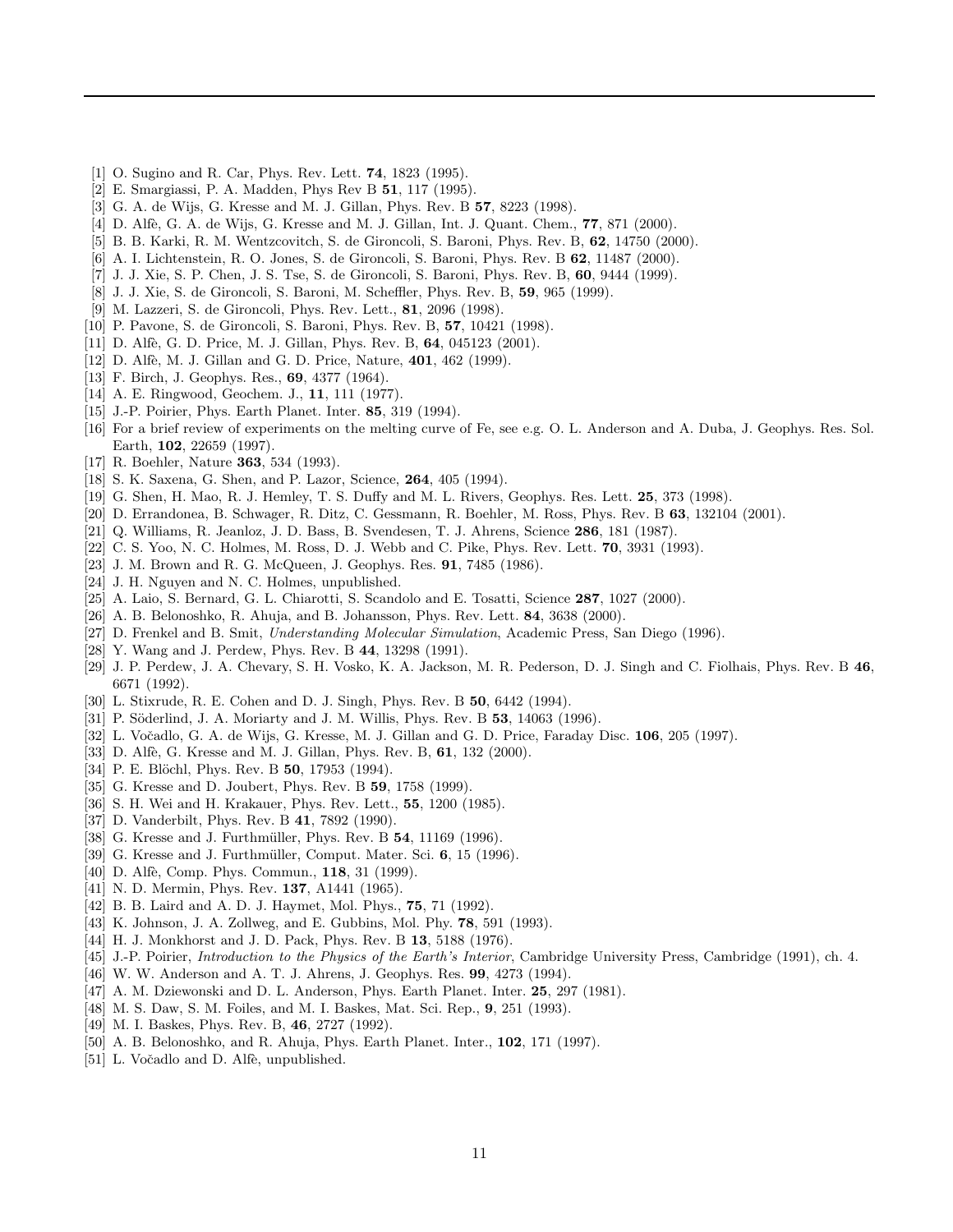<span id="page-11-0"></span>

|                    |       |       | $\rho$ (kg m <sup>-3</sup> ) |       |           |
|--------------------|-------|-------|------------------------------|-------|-----------|
| $\overline{T}$ (K) | 9540  | 10700 | 11010                        | 12130 | 13300     |
| 3000               | 0.097 |       |                              |       |           |
|                    | (60)  |       |                              |       |           |
| 4300               |       | 0.085 |                              |       |           |
|                    |       | (132) |                              |       |           |
| 5000               |       | 0.089 |                              |       |           |
|                    |       | (140) |                              |       |           |
| 6000               | 0.104 | 0.096 | 0.089                        | 0.103 | $0.125\,$ |
|                    | (90)  | (151) | (170)                        | (251) | (360)     |
| 7000               |       | 0.093 | 0.098                        | 0.109 | $0.131\,$ |
|                    |       | (161) | (181)                        | (264) | (375)     |
| 8000               |       | 0.092 | 0.099                        | 0.104 | 0.124     |
|                    |       | (172) | (191)                        | (275) | (390)     |

TABLE I. Normalised fluctuation strength  $\sigma$  (see text) characterising the accuracy with which the inverse-power reference model mimics the energy fluctuations of ab initio liquid Fe. Values of  $\sigma$  (eV units) are given for a set of AIMD simulations at different densities  $\rho$  and temperatures T. Pressure at each thermodynamic state (GPa units) is given in parenthesis.

|     | $(\delta U_{\text{th}}(N) - \delta U_{\text{th}}(241))/N$ (eV) | $(\delta U_{\rm th}(4k) - \delta U_{\rm th}(\Gamma))/N$ (eV) | (eV)<br>$\sigma$ |
|-----|----------------------------------------------------------------|--------------------------------------------------------------|------------------|
| 67  | $-0.009 \pm 0.002$                                             | $0.009 \pm 0.003$                                            | 0.085            |
| 89  | $-0.012 \pm 0.001$                                             | $0.007 \pm 0.002$                                            | 0.073            |
| 107 | $-0.010 \pm 0.001$                                             | $0.006 \pm 0.002$                                            | 0.083            |
| 127 | $0.004 \pm 0.001$                                              | $0.000 \pm 0.002$                                            | 0.086            |
| 157 | $0.001 \pm 0.001$                                              | $0.001 \pm 0.002$                                            | 0.069            |
| 199 | $0.001 \pm 0.001$                                              |                                                              | 0.082            |
| 241 | $0.000 \pm 0.001$                                              | $0.001 \pm 0.002$                                            | 0.101            |

TABLE II. Dependence on number of atoms  $N$  in the simulation cell of size errors and  $k$ -point sampling errors in the quantity  $\delta U_{\text{th}}$  $\delta U_{\text{th}}$  $\delta U_{\text{th}}$  entering the ab initio free energy of liquid Fe (see Eqn ([15](#page-3-0))). Second column reports  $\delta U_{\text{th}}/N$  (eV units) with a constant offset chosen so that the reported value for the largest system size is zero. Third column reports difference of  $\delta U_{\text{th}}/N$  between simulations using four k-points and Γ-point sampling. Fourth column reports normalised fluctuation strength  $\sigma$  (see text) for different system sizes.

| T(K) | $N^{-1} \int_{0}^{1} d\lambda \langle \Delta U \rangle_{\lambda}$ (eV) | $\langle (\delta \Delta U)^2 \rangle_{\rm AI}/2N k_{\rm B} T \text{ (eV)}$ |  |
|------|------------------------------------------------------------------------|----------------------------------------------------------------------------|--|
| 4300 | $\,0.012\,$                                                            | 0.012                                                                      |  |
| 6000 | $0.010\,$                                                              | 0.009                                                                      |  |
| 8000 | 0.006(0.010)                                                           | 0.006(0.010)                                                               |  |

TABLE III. Difference  $F_{\rm AI} - F_{\rm ref}$  between free energies of ab initio and reference systems calculated in two ways: by full thermodynamic integration (column 2) as in Eqn([4\)](#page-2-0), and by the second-order fluctuation approximation (column 3) as in Eqn [\(6\)](#page-2-0). Free energy differences are given per atom in eV units for three temperatures at the density  $\rho = 10700 \text{ kg m}^{-3}$ . Values in parenthesis refer to the density  $\rho = 13300 \text{ kg m}^{-3}$ .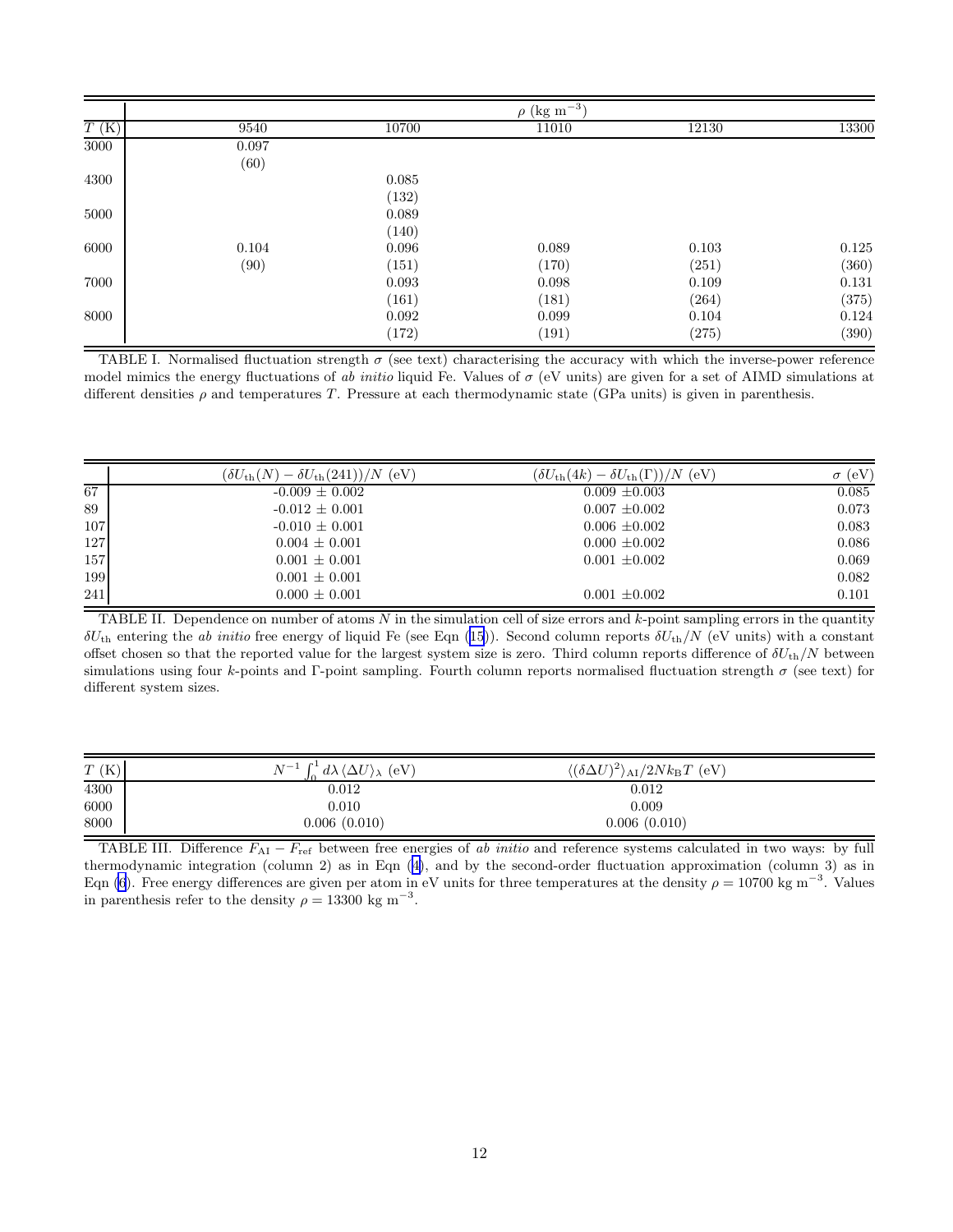<span id="page-12-0"></span>

|           | $\rho$ (kg m <sup>-3</sup> ) |                      |                      |                      |  |
|-----------|------------------------------|----------------------|----------------------|----------------------|--|
|           | This work                    |                      | Experiments          |                      |  |
| $P$ (GPa) | $T = 5000 \text{ K}$         | $T = 7000 \text{ K}$ | $T = 5000 \text{ K}$ | $T = 7000 \text{ K}$ |  |
| 150       | 11075 (10930)                | 10806 (10659)        | 11110                | 10800                |  |
| 200       | 11738 (11625)                | 11477 (11350)        | 11870                | 11560                |  |
| 250       | 12323 (12220)                | 12059 (11950)        | 12440                | 12180                |  |
| 300       | 12844 (12756)                | 12575 (12481)        | 13000                | 12800                |  |
| 350       | 13315 (13232)                | 13043 (12970)        | 13550                | 13290                |  |

TABLE IV. Comparison of ab initio and experimental density  $\rho$  of liquid Fe on two adiabats, with adiabats specified by the temperature T at the pressure  $p = 300$  GPa. Ab initio  $\rho$  values are given both without and with (in parenthesis) free-energy correction  $\delta F$  (see text).

|           |                      |                      | $K_S$ (GPa)          |                      |  |
|-----------|----------------------|----------------------|----------------------|----------------------|--|
|           | This work            |                      | Experiments          |                      |  |
| $P$ (GPa) | $T = 5000 \text{ K}$ | $T = 7000 \text{ K}$ | $T = 5000 \text{ K}$ | $T = 7000 \text{ K}$ |  |
| 150       | 708 (662)            | 656 (613)            | 695                  | 668                  |  |
| 200       | 878 (838)            | 820 (781)            | 877                  | 849                  |  |
| 250       | 1050(1010)           | 981 (944)            | 1058                 | 1016                 |  |
| 300       | 1220 (1180)          | 1140 (1103)          | 1232                 | 1193                 |  |
| 350       | 1384 (1350)          | 1296 (1264)          | 1400                 | 1355                 |  |

TABLE V. Comparison of ab initio and experimental adiabatic bulk modulus  $K_S$  of liquid Fe on two adiabats, with adiabats specified by the temperature T at the pressure  $p = 330$  GPa. Ab initio  $K_S$  values are given both without and with (in parenthesis) free-energy correction  $\delta F$  (see text).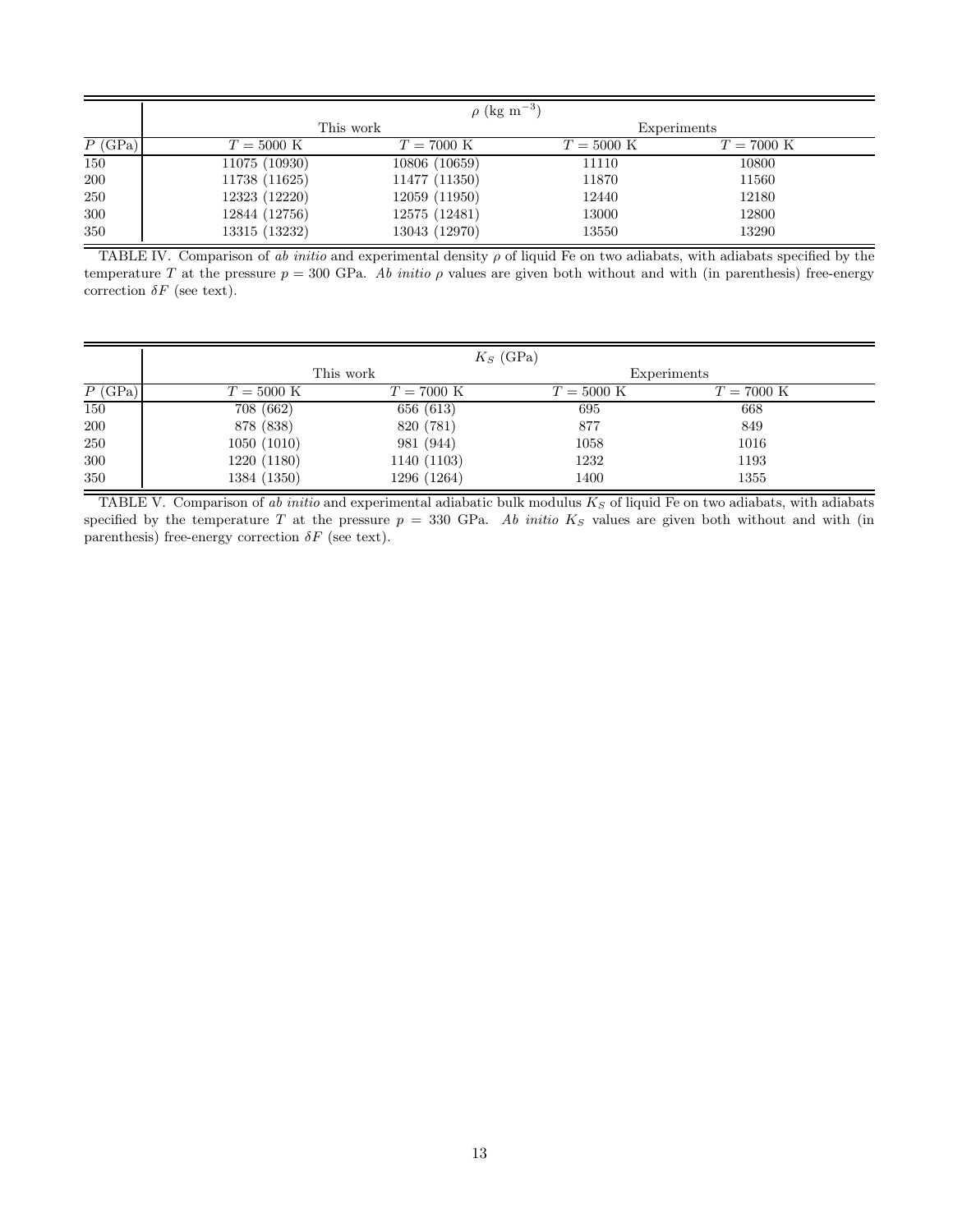<span id="page-13-0"></span>

FIG. 1. Comparison of melting curve of Fe from present calculations with previous experimental and ab initio results: heavy solid and dashed curves: present work without and with free-energy correction (see text); chain curve: ab initio results of Ref. [\[25](#page-10-0)]; dots, light dashes and squares: DAC measurements of Refs.[[21\]](#page-10-0), [\[17](#page-10-0)] and[[19\]](#page-10-0); triangles, diamond and solid square: shock experiments of Refs.[[22](#page-10-0)],[[23\]](#page-10-0) and [\[24](#page-10-0)]. Error bars are those quoted in original references.



FIG. 2. Ab initio fractional volume change on melting of Fe as a function of pressure. Solid and dashed curves: present work, without and with free-energy correction (see text); black dot: Ref. [\[25](#page-10-0)].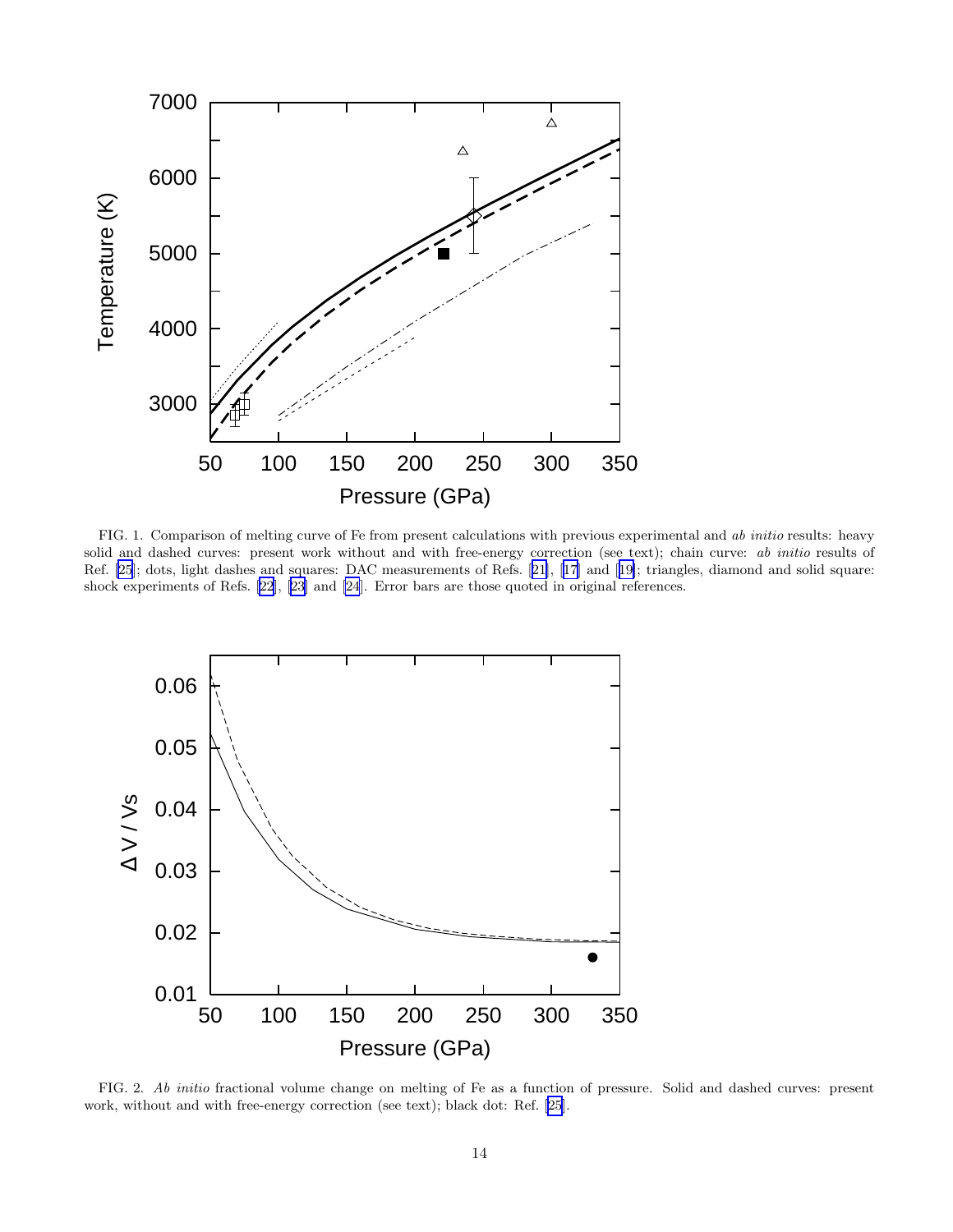<span id="page-14-0"></span>

FIG. 3. Ab initio entropy change on melting per atom (units of Boltzmann's constant  $k_B$ ). Solid and dashed curves: present work, without and with free-energy correction (see text); black dot: Ref. [\[25](#page-10-0)].



FIG. 4. Relation between ab initio melting curve and ab initio Hugoniot temperature-pressure curves. Heavy continuous and dashed curves: melting curves calculated without and with free-energy correction (see text); light continuous and chain curves: Hugoniot of solid without and with free-energy correction; light dashed and dotted curves: Hugoniot of liquid without and with free-energy correction.